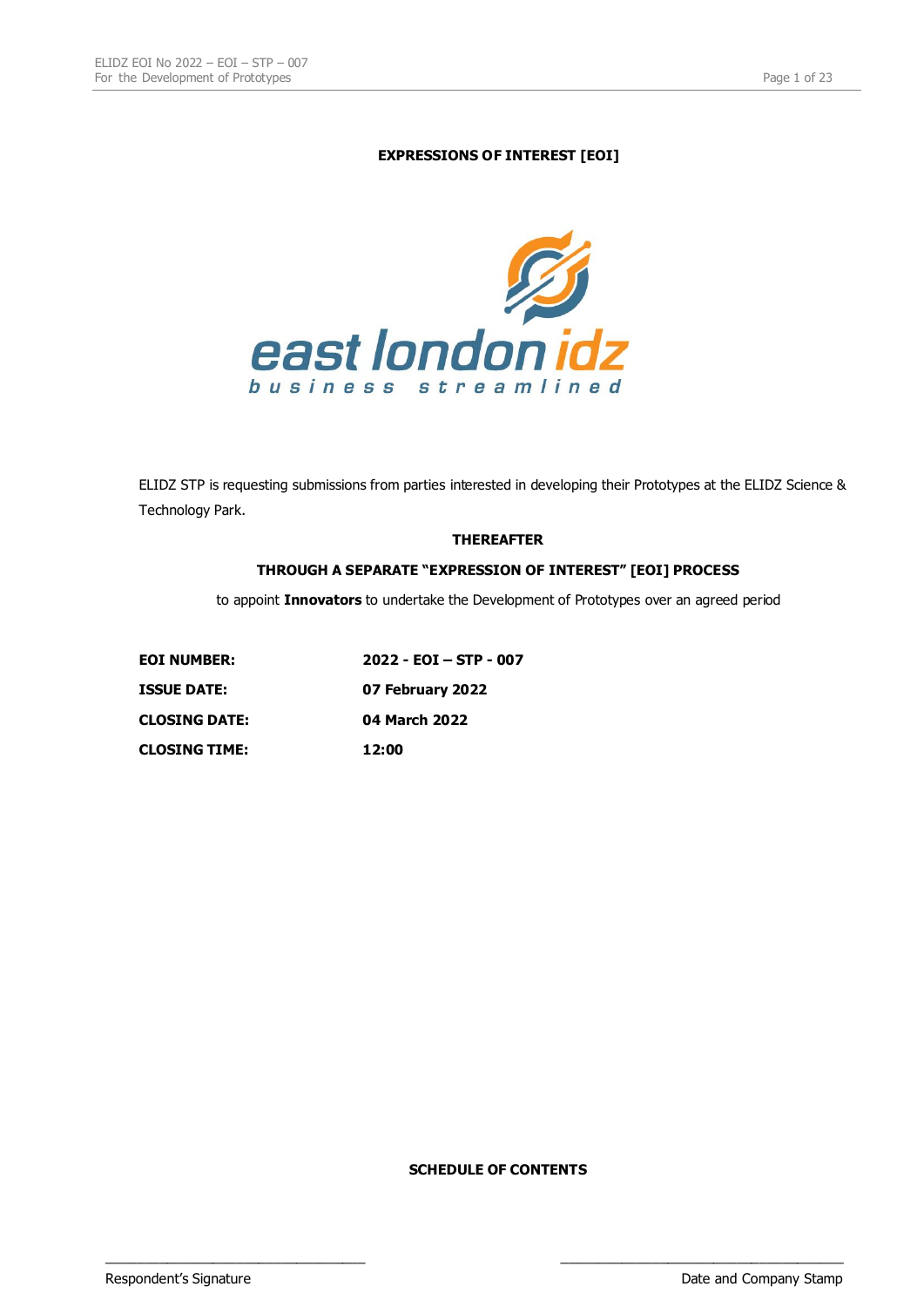|    | <b>Section No</b>                                                      | Page |
|----|------------------------------------------------------------------------|------|
|    |                                                                        |      |
| 1  |                                                                        |      |
| 2  |                                                                        |      |
| 3  |                                                                        |      |
| 4  | BROAD-BASED BLACK ECONOMIC EMPOWERMENT AND SOCIO-ECONOMIC OBLIGATIONS4 |      |
| 5  |                                                                        |      |
| 6  |                                                                        |      |
| 7  |                                                                        |      |
| 8  |                                                                        |      |
| 9  |                                                                        |      |
| 10 |                                                                        |      |
| 11 |                                                                        |      |
|    |                                                                        |      |
| 1  |                                                                        |      |
| 2  |                                                                        |      |
| 3  |                                                                        |      |
| 4  |                                                                        |      |
| 5  |                                                                        |      |
| 6  |                                                                        |      |
| 7  |                                                                        |      |
| 8  |                                                                        |      |
| 9  |                                                                        |      |
|    |                                                                        |      |
| 1  |                                                                        |      |
| 2  |                                                                        |      |
| 3  |                                                                        |      |
| 4  |                                                                        |      |
|    |                                                                        |      |
|    |                                                                        |      |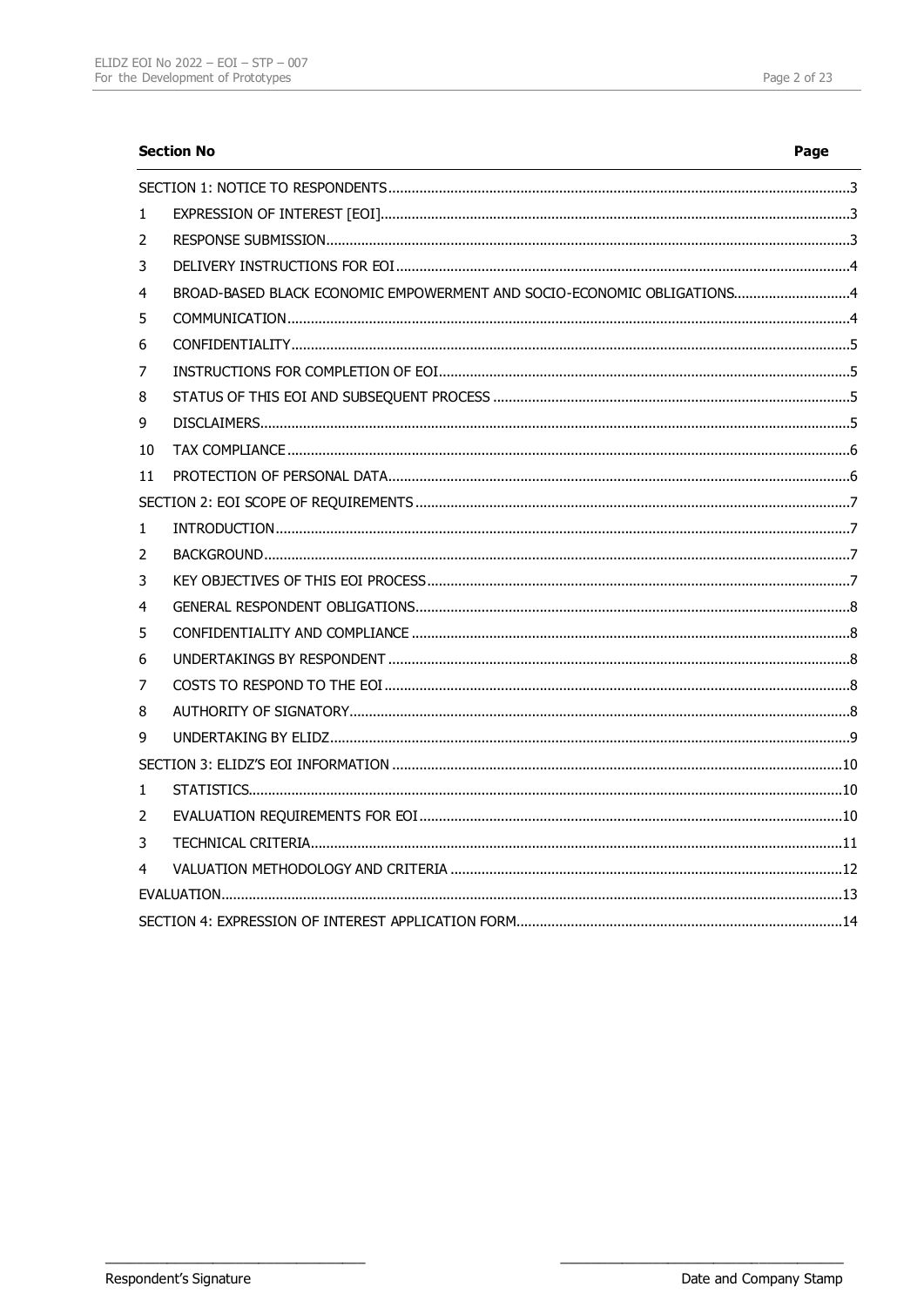

# **EOI for the Development of Prototypes for ELIDZ SOC**

## **Section 1: NOTICE TO RESPONDENTS**

## <span id="page-2-1"></span><span id="page-2-0"></span>**1 EXPRESSION OF INTEREST [EOI]**

Respondents should note that ELIDZ will only approach those entities, which have completed and submitted an EOI to ELIDZ through this procurement process. The subsequent Expression of Interest [**EOI**] if and when this is issued by ELIDZ during 2019/20 period will be limited only to those Respondents who have submitted this EOI and who have been shortlisted following the evaluation/pre-qualification process stipulated in this EOI.

## **Please note the following conditions are applicable to all EOIs.**

- Questions relating to the EOI will be accepted until **16h00 on the 25 February 2022**. All questions must be submitted to Anathi Mzantsi via e-mail t[o anathi@elidz.co.za](mailto:anathi@elidz.co.za)
- The closing date for this EOI is at **12h00** on the **04 March 2022**;
- Only Hand delivered securely bound hard-copy proposals will be considered;
- ELIDZ is not obligated to accept any proposal;
- Any expenses incurred by the respondent in preparing and submitting the proposal will be for the its own account, as the ELIDZ SOC Ltd will not accept any liability in this regard;
- We reserve the right to correct discrepancies and errors as necessary with the consent of the proposer; however, the value total of the prices shall remain unaltered;
- Proposals which do not comply with the EOI conditions or which are incomplete will, as a general rule, not be considered.
- Company registration documents and ELIDZ procurement handbook
- Valid SARS PIN or Tax Clearance Certificate with their submission
- Verified original or certified B-BBEE Certificate. Companies with annual turnover less than R10 million to submit an accountant letter confirming turnover,

Respondents that will be approved following this process will be required to register on Treasury's CSD database Any additional information or clarification will be emailed to all Respondents, if necessary.

# <span id="page-2-2"></span>**2 RESPONSE SUBMISSION**

It will be the responsibility of the respondent to ensure that the EOI reaches the ELIDZ. Proof of posting will not be taken as proof of delivery. ELECTRONIC SUBMISSIONS WILL NOT BE ACCEPTED. All hand delivered EOI documents submitted are to be securely bound and submitted in duplicate in the tender box provided at ELIDZ Head Office. The EOI should be placed in a sealed envelope marked "EOI - Prototype Development" before the closing date and time of **12h00, 04 March 2022**. ELIDZ WILL NOT BE RESPONSIBLE FOR DOCUMENTS PLACED IN AN INCORRECT TENDER BOX.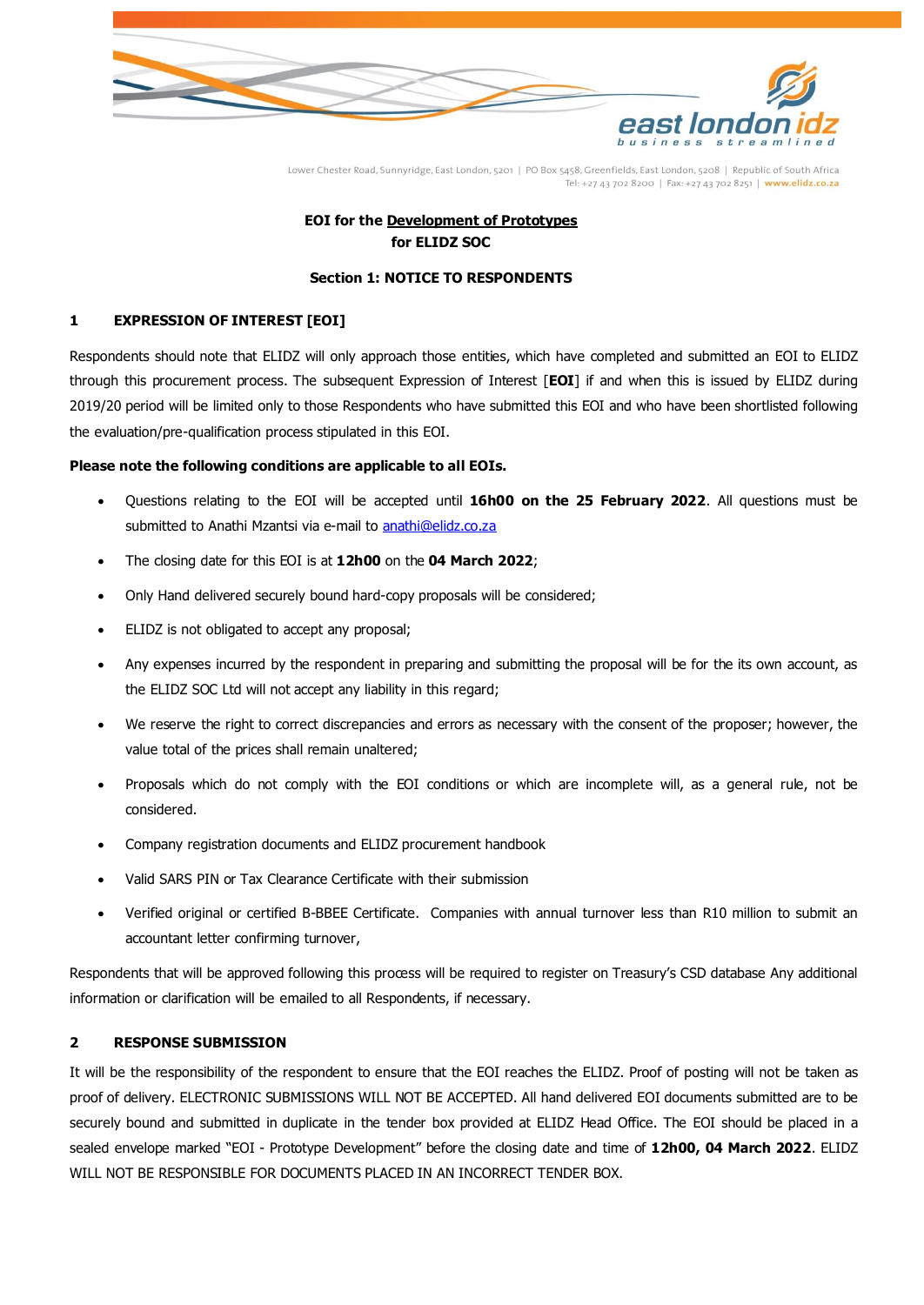

## <span id="page-3-0"></span>**3 DELIVERY INSTRUCTIONS FOR EOI**

#### **Delivery by hand**

Only submissions delivered by hand will be accepted, the envelope must be deposited in the ELIDZ tender box, which is located at reception area, it will be marked tender name "EOI- Prototype Development" which will be found in the following location:

#### **The ELIDZ, Head Office Reception, Lower Chester Road, Sunnyridge, East London, 5201**

**EOIs must be marked:**

**For the attention of: Anathi Mzantsi: SCM Officer**

#### <span id="page-3-1"></span>**4 BROAD-BASED BLACK ECONOMIC EMPOWERMENT AND SOCIO-ECONOMIC OBLIGATIONS**

Companies with annual turnover less than R10million (Exempted Micro Enterprises or EME's) are automatically awarded a level 4 contributor status, unless the EME is Black Owned (more than 51% black ownership), in which case the enterprise will have a level 2 contributor status. EME which is 100% black owned qualifies for a level 1 contributor. In awarding the EME status, the ELIDZ shall accept a letter from an accounting firm or SARS confirming a company's turnover as less than R10m as well as a sworn affidavit confirming annual turnover and level of black ownership. B-BBEE certificates issued by non-accredited verification agencies will not be accepted as valid proof of a company's B-BBEE status.

The funding may be awarded to the proposals with relevant innovative products. The funding may be awarded to a respondent that did not score the highest number of points if reasonable and justifiable grounds exist.

Any contract offered by the ELIDZ will be based on the correctness of information submitted by the innovators. Any misrepresentation of facts by innovators may lead to disqualification. Should such misrepresentation be uncovered after the commencement of the contracted work, the ELIDZ reserves the right to terminate the contract and recover all payments made to that innovator and any costs that may have been incurred in the process.

ELIDZ reserves the right to have the innovator's Black Economic Empowerment Credentials verified by an independent agency. (Procurement Handbook – Annexure: 1 must be fully completed and supplementary information may be completed by service providers with a turnover of less than R10m and be accompanied by letter from an accounting firm or SARS confirming the company's or sworn affidavit turnover is less than R10m).

#### <span id="page-3-2"></span>**5 COMMUNICATION**

5.1 For specific queries relating to this EOI, an email should be submitted to Anathi Mgwaza at any time before **12:00 on 25 February 2022** substantially in the form set out in Section 7. In the interest of fairness and transparency, ELIDZ's response to such a query will then be made available to the other Respondents who have attended a Briefing Session. For this purpose, ELIDZ will communicate with Respondents, using the contact details provided to the Secretariat at the briefing session. Kindly ensure that you provide the Secretariat with the **correct** contact details, as ELIDZ will not accept responsibility for being unable to contact a respondent who provided incorrect contact details.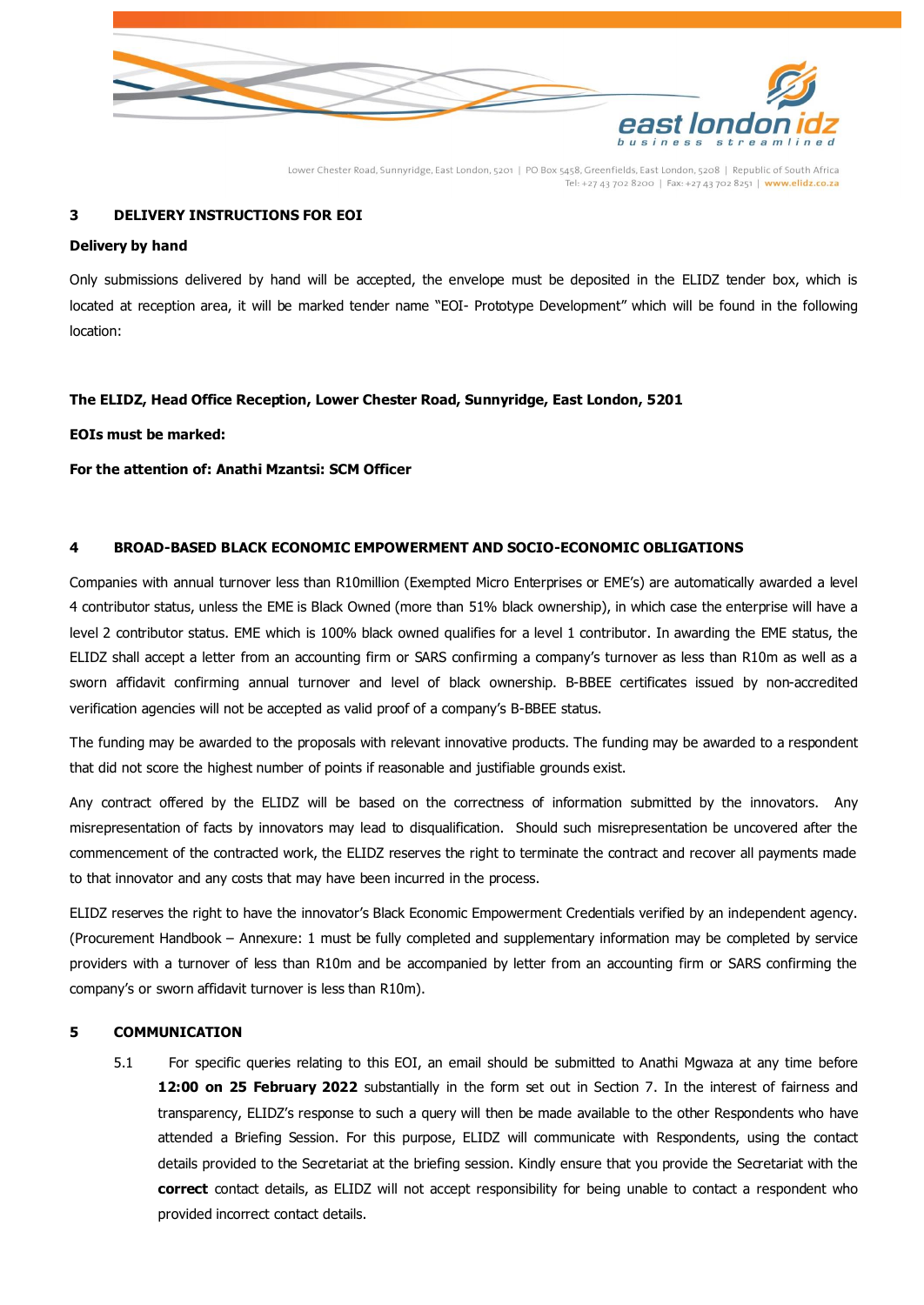

- 5.2 After the closing date of the EOI, a Respondent may only communicate with the Supply Chain Officer, at telephone number 087 372 8258, email [anathi@elidz.co.za](mailto:anathi@elidz.co.za) on any matter relating to this EOI Proposal.
- 5.3 Respondents are to note that changes to its submission will not be considered after the closing date.

Respondents are warned that a Proposal may be liable to disqualification should any attempt be made by a Respondent either directly or indirectly to canvas any officer or employee of ELIDZ in respect of this EOI between the closing date and the date of the award of the business. Furthermore, Respondents found to be in collusion with one another will be automatically disqualified and restricted from doing business with ELIDZ in the future.

#### <span id="page-4-0"></span>**6 CONFIDENTIALITY**

6.1 All information related to this EOI is to be treated with strict confidence. In this regard, Respondents are required to certify that they have acquainted themselves with the Non-Disclosure Agreement. All information related to a subsequent contract, both during and after completion thereof, will be treated with strict confidence. Should the need however arise to divulge any information gleaned from the Development of Prototypes, which is either directly or indirectly related to ELIDZ's business, written approval to divulge such information must be obtained from ELIDZ.

#### <span id="page-4-1"></span>**7 INSTRUCTIONS FOR COMPLETION OF EOI**

- 7.1 EOI proposals must be submitted in hard copies [1 original] and must be bound.
- 7.2 All returnable documents listed in the expression of interest [section 4] in this EOI must be returned with your submission.
- 7.3 The person or persons signing the submission must be legally authorised by the respondent to do so.

#### <span id="page-4-2"></span>**8 STATUS OF THIS EOI AND SUBSEQUENT PROCESS**

- 8.1 It is envisaged that Respondents to this EOI will be subjected to 1<sup>st</sup> Phase of Returnable Documents & Schedules compliance criteria and will be shortlisted in order to proceed to the follow up Phases of evaluations till the candidate/s that meet the criteria is awarded.
- 8.2 This EOI is not an offer or award and ELIDZ is under no obligation to accept any proposals in this process.
- 8.3 This Expression of Interest is for Prototypes development only; no business will be awarded through this process.

#### <span id="page-4-3"></span>**9 DISCLAIMERS**

- 9.1 Respondents are hereby advised that ELIDZ will not be committed to any course of action as a result of its issuance of this EOI and/or its receipt of submissions in response to it. In particular, please note that ELIDZ reserves the right and at its sole and full discretion to:
	- a) take no further action whatsoever, if it so decides
	- b) withdraw from this process and the provisions of this project at any time;
	- c) select the EOI participants based on ELIDZ's criteria;
	- d) change the dates of adjudication and submission;
	- e) not invite EOI respondents for further participation in the EOI process;
	- f) not bind itself to accept any or all of the EOIs;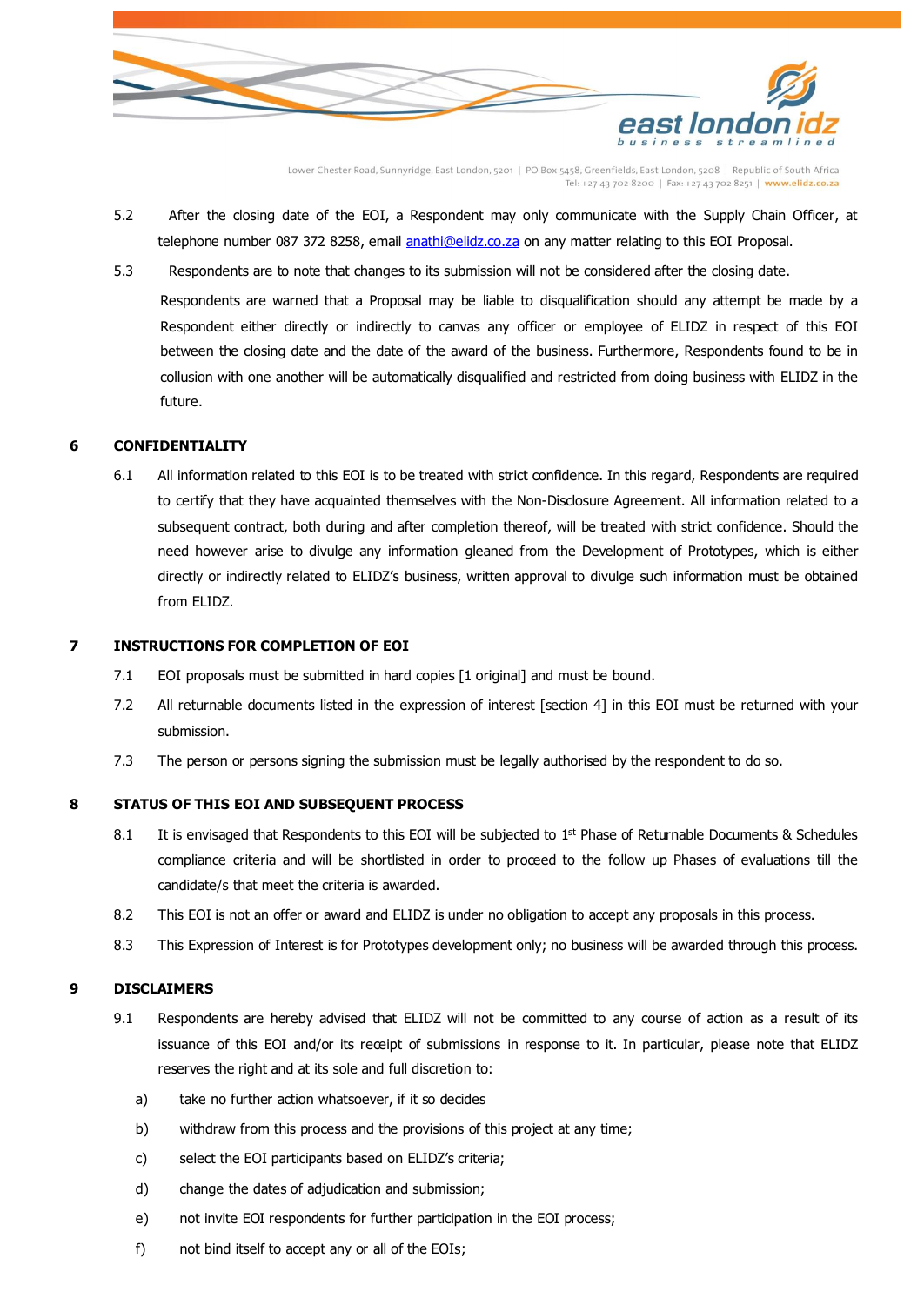

- g) increase or decrease the quantities/scope as indicated in the EOI;
- h) Validate any information submitted by Respondents in response to this bid. This would include, but is not limited to, requesting the Respondents to provide supporting evidence. By submitting a proposal, Respondents hereby irrevocably grant the necessary consent to ELIDZ to do so;
- i) request audited financial statements or other documentation for the purposes of a due diligence exercise; and/or
- j) Not accept any changes or purported changes by the Respondent to the proposal rates after the closing date and/or after the award of the prototypes development, unless the contract specifically provides for it.
- k) Enter into price negotiations with the preferred innovator/s.
- 9.2 ELIDZ's decisions will be final and no correspondence will be entered into after the selection process. You will be formally notified of your result.
- 9.3 Kindly note that ELIDZ will not reimburse any Respondent for any preparatory costs or other work performed in connection with this submission.

#### <span id="page-5-0"></span>**10 TAX COMPLIANCE**

Tax Requirements

Innovators must ensure compliance with their Tax obligations.

Innovators are required to submit their unique personal ID number (PIN) issued by SARS to enable the ELIDZ to view the taxpayer's profile and tax status.

Application for tax compliance status (TCS) or PIN may also be made via e-filing.

Bidders may also submit a printed TCS together with the bid.

In submissions where consortia/joint venture/ sub-contractors are involved, each pay must submit a separate proof of TCS/PIN/CSD number.

Where no TCS is available but the bidder is registered on the CSD database, a CSD number must be provided.

# <span id="page-5-1"></span>**11 PROTECTION OF PERSONAL DATA**

In responding to this bid, ELIDZ acknowledges that it may obtain and have access to personal data of the Respondents. ELIDZ agrees that it shall only process the information disclosed by Respondents in their response to this bid for the purpose of evaluating and subsequent award of business and in accordance with any applicable law. Furthermore, ELIDZ will not otherwise modify, amend or alter any personal data submitted by Respondents or disclose or permit the disclosure of any personal data to any Third Party without the prior written consent from the Respondents. Similarly, ELIDZ requires Respondents to process any personal information disclosed by ELIDZ in the bidding process in the same manner. The detailed mutual duties of ELIDZ and the Respondents to protect personal information is contained in paragraph 37 of the General Bid Conditions.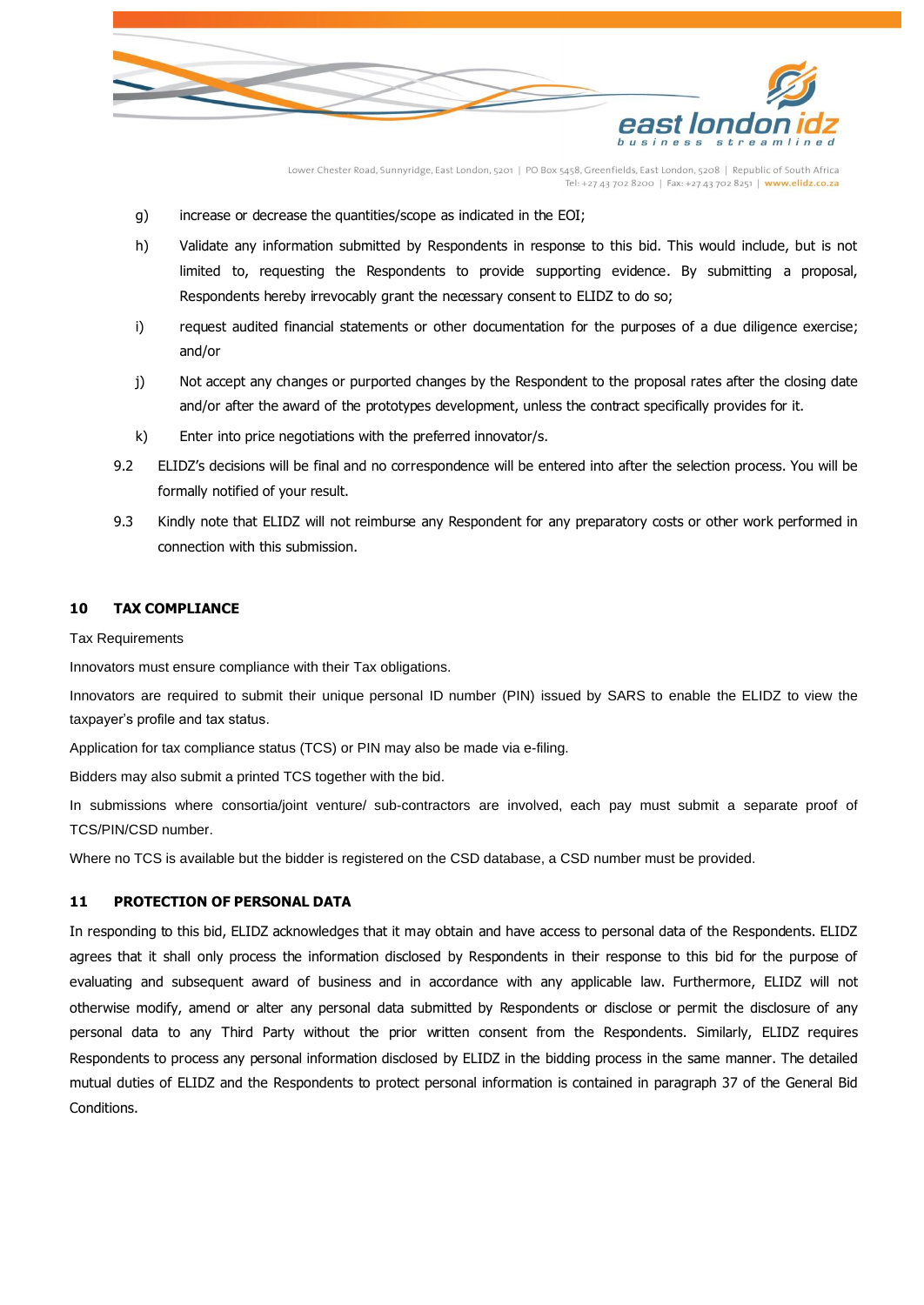

# **EOI for the Development of Prototypes for ELIDZ SOC**

#### **Section 2: EOI SCOPE OF REQUIREMENTS**

#### <span id="page-6-1"></span><span id="page-6-0"></span>**1 INTRODUCTION**

The Science and Technology Park (STP) component of the East London Industrial Development Zone (ELIDZ) was established to contribute towards the ELIDZ's vision of becoming a catalyst for growing a strong regional industrial base, supported by a business ecosystem that serves to extend the global competitiveness of local industries.

As the ELIDZ starts its 2020/21 – 2024/25 strategic period, it aims to bolster technology-led innovations and industrial modernisation. It aims to do this by looking to leverage targeted sector innovation opportunities. This will aid advancing the competitive and comparative advantages of the zone as an investment destination through the utilisation of industrial development and innovation.

Pertinent here from this aim and outcomes is the ability to create an enabling environment that will ensure the effective and efficient development of prototypes, technologies and products thus creating a pipeline for small enterprises to locate in the zone, to essentially incubate them.

A critical output of the strategy therefore is to produce prototypes, products which will demonstrate the capability of the STP to generate solutions to technological challenges facing the ELIDZ and the province and provide traction for future investment and development. The prototypes development project started in the last 5-year strategic cycle and was able to generate 9 patented innovations, of which 1 has grown into a manufacturing factory with its product in the market. Two prototypes are being further tested to assess their market and commercial viability. The other five prototypes were completed and are being explored for further development and funding.

## <span id="page-6-2"></span>**2 BACKGROUND**

The project aims to attract and incubate entrepreneurs, who will develop their prototypes. The aim is of creating a "project pipeline" of potential future investors. It is envisaged that these entrepreneurs will locate within the STP, and once their prototypes have the appropriate level of maturity and require a manufacturing plant, be "rolled out" into the ELIDZ as manufacturing entities.

The requirement is for the establishment of capability to produce prototypes that will assist Innovators to demonstrate their innovations to potential investors in order to proceed to the testing or industrial production of these prototypes.

# <span id="page-6-3"></span>**3 KEY OBJECTIVES OF THIS EOI PROCESS**

The STP is seeking suitably qualified innovators, small enterprises and entrepreneurs to respond to this Expression of Interest -EOI, for the development of prototypes.

The focus of the prototype development should be aligned to the ELIDZ Strategic focus sectors, which are:

- Automotive,
- Renewable Energy,
- Aquaculture,
- Agro-Processing,
- Pharmaceuticals,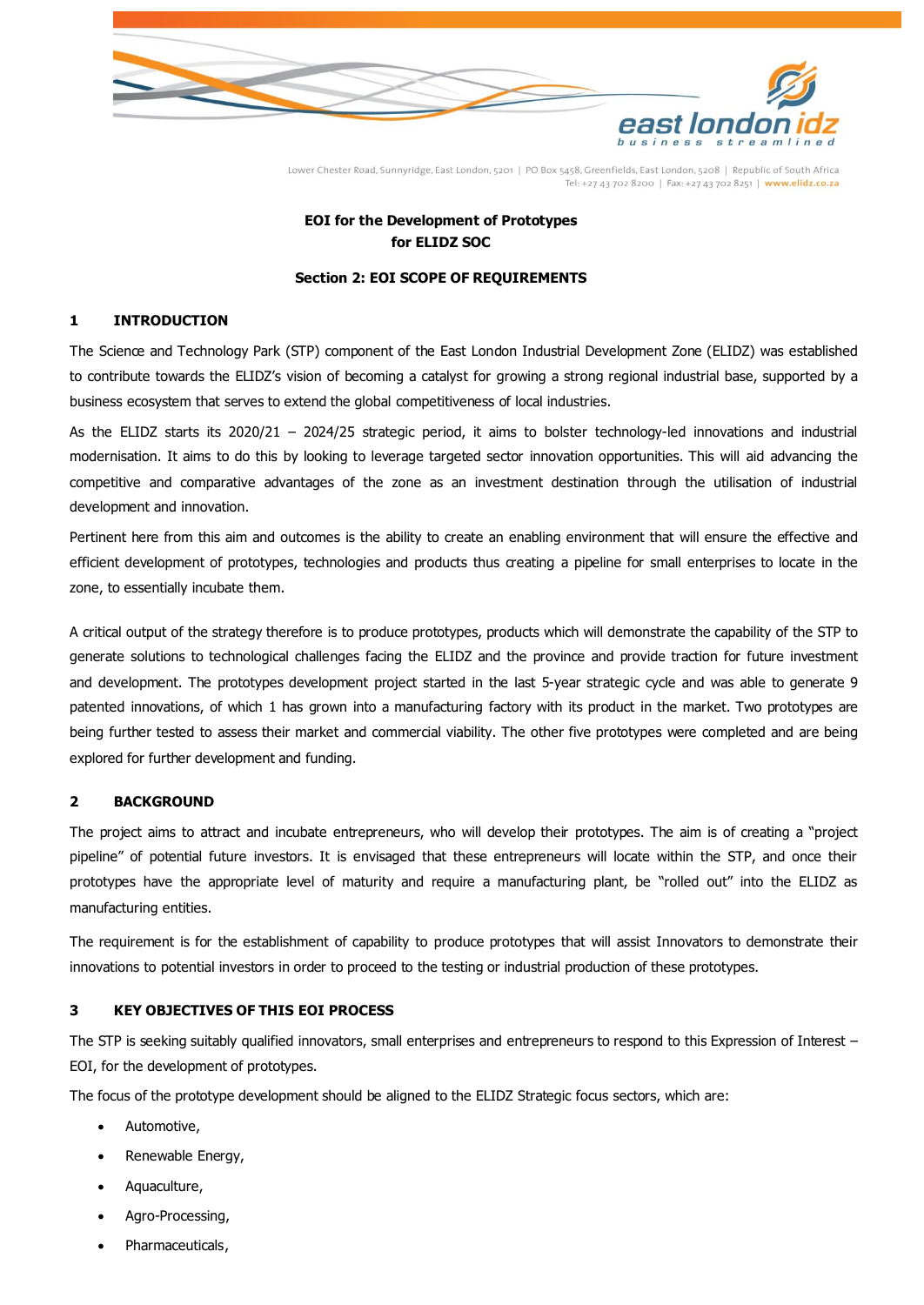

- ICT and
- General Manufacturing.

Therefore, proposals that are directed towards these Industry Sectors will be considered.

These below will be the fundable activities for this initiative:

- Initial proof of concept,
- IP Development,
- Prototype development and evaluating prototypes against customer requirements,
- Primary market research and launch,
- Field testing and commercialisation.

This EOI will lead to presentations and costing proposals from eligible respondents from the EOIs submitted.

#### <span id="page-7-0"></span>**4 GENERAL RESPONDENT OBLIGATIONS**

- 4.1 The Respondent(s) shall be fully responsible to ELIDZ for the acts and omissions of persons directly or indirectly employed by them.
- 4.2 The Respondent (s) must comply with the requirements stated in this EOI.

#### <span id="page-7-1"></span>**5 CONFIDENTIALITY AND COMPLIANCE**

This EOI and information contained herein or provided for purposes thereof, remain the property of ELIDZ and may not be reproduced, sold or otherwise disposed of.

Information disclosed in this EOI is given in good faith and only for the purposes of providing sufficient information to the Respondent to enable submission of a well-informed and realistic EOI.

#### <span id="page-7-2"></span>**6 UNDERTAKINGS BY RESPONDENT**

It will be accepted that the Respondent, on submitting the EOI response, has read, understood and accepted all the terms and conditions of the document. The submission of an EOI by any Respondent shall presume complete acceptance of the terms and conditions of the document. All qualifications and or exceptions should be noted in the EOI Response document.

## <span id="page-7-3"></span>**7 COSTS TO RESPOND TO THE EOI**

All Respondents wishing to submit an EOI response must be in possession of this document, the ELIDZ will not be responsible for or pay any expense or losses, which may be incurred by any Respondent in the preparation, and submission of the EOI and the costs of the EOI at all stages of the EOI process. Costs, if any, will be for each Respondent's own account.

ELIDZ reserves the right to invite certain Respondents to present or otherwise demonstrate their proposed solution as per their EOI, at the Respondent's own cost.

## <span id="page-7-4"></span>**8 AUTHORITY OF SIGNATORY**

8.1 If the EOI Respondent is a company, a certified copy of the resolution of the Board of Directors (i.e. personally signed by the Chairman or Secretary of the Board) authorising the person who signs this EOI to do so and any other documents and correspondence in connection with this EOI and/or agreement on behalf of the company, must be submitted with their EOI.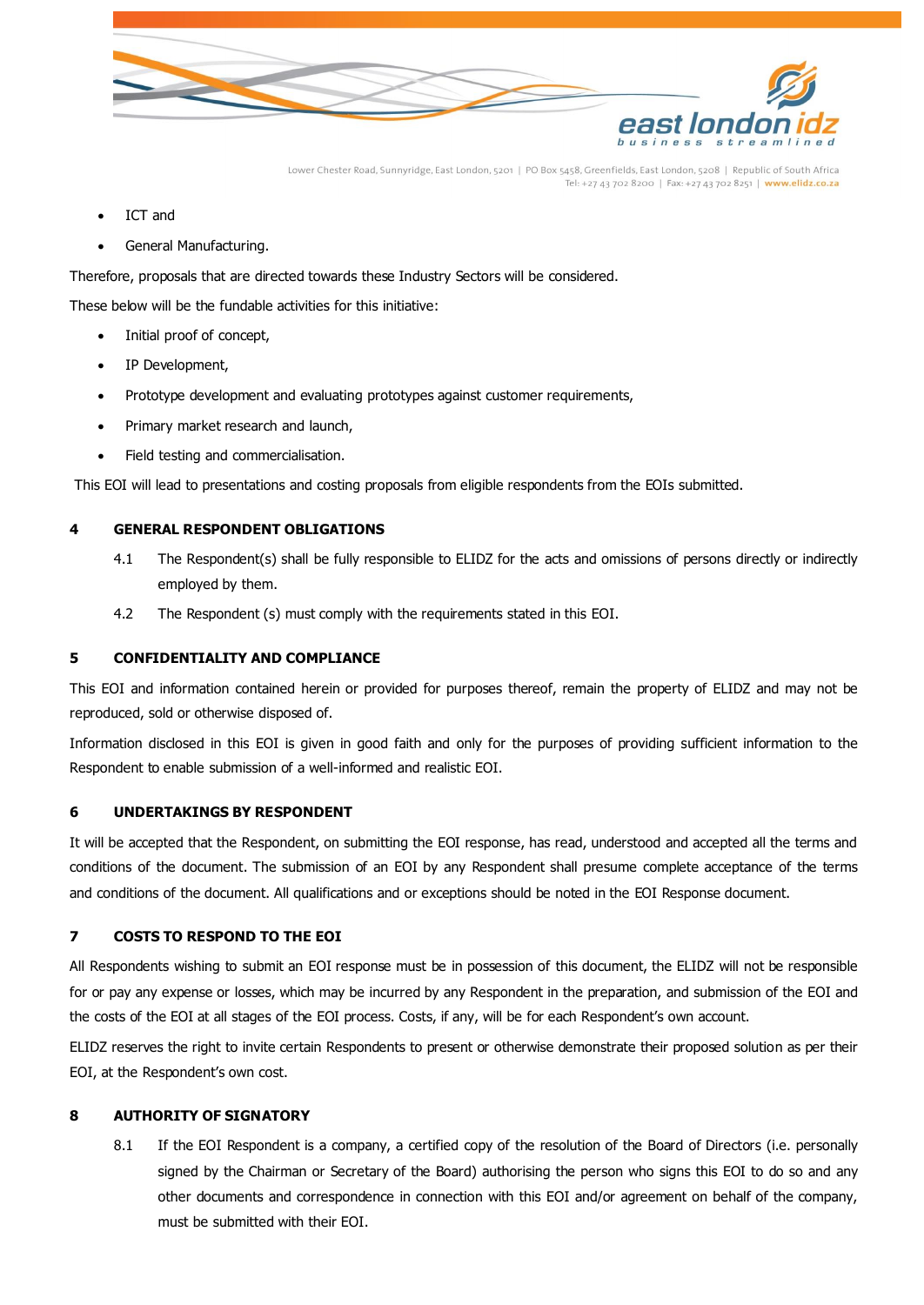

- 8.2 If the EOI Respondent is a partnership, a certified copy of the resolution of the partners (personally signed by all the partners) authorising the person who signs this EOI to do so and any other documents and correspondence in connection with this EOI and/or agreement on behalf of the partnership, must be submitted with this EOI.
- 8.3 If the EOI Respondent constitutes a "one-man business", certified proof must be submitted that the person signing this EOI and any other documents and correspondence in connection with this EOI and/or agreement is the sole owner of the one-man business.

Failure to comply with this clause may result in rejection of the EOI response.

## <span id="page-8-0"></span>**9 UNDERTAKING BY ELIDZ**

In responding to this EOI, ELIDZ encourages all EOI Respondents to put their best effort into the construction and development of the proposal.

The EOI process will include due governance and the results of the adjudication process will be available to Respondents who are not successful under certain conditions. This will be allowed at the sole discretion of ELIDZ.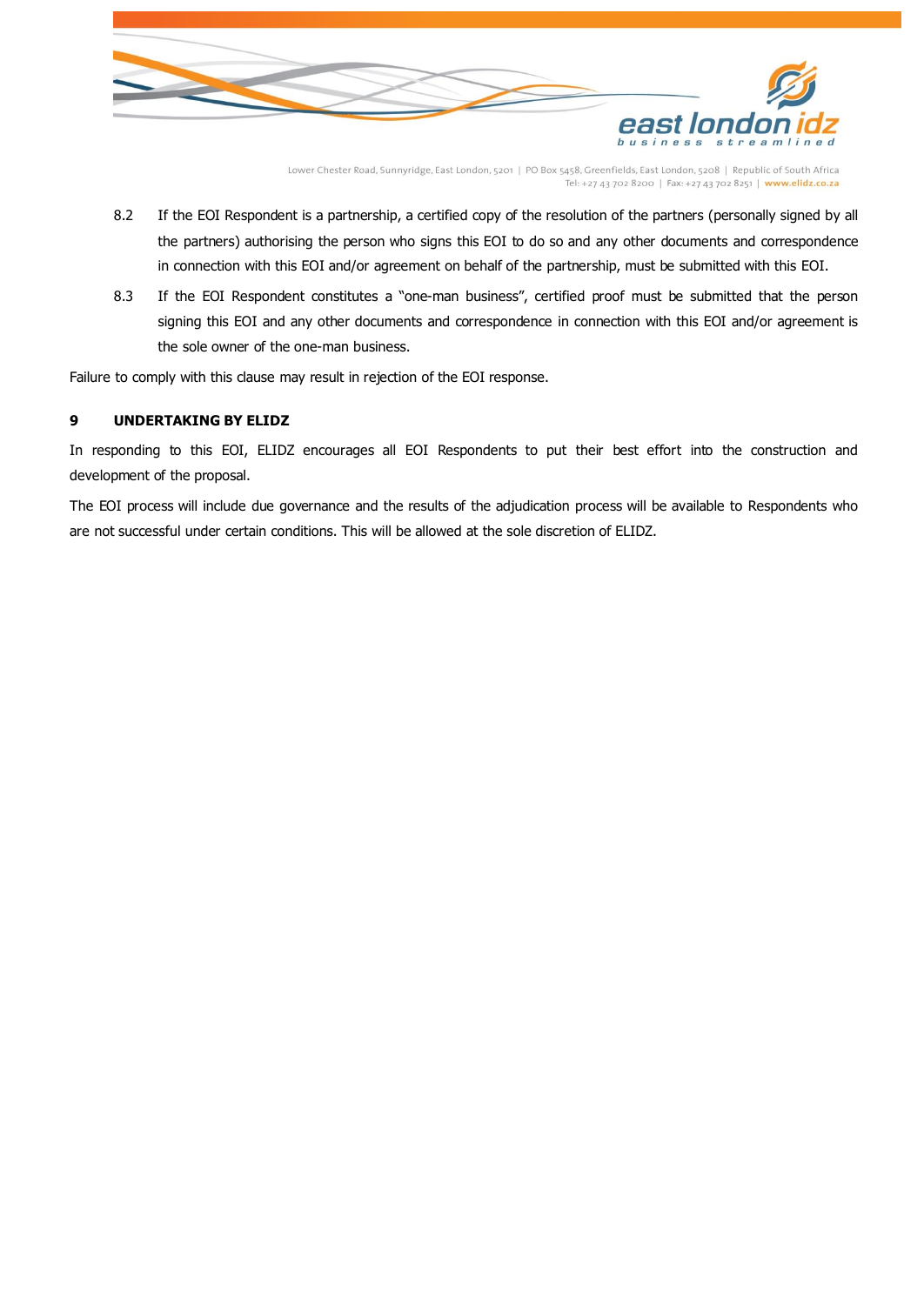

# **EOI for the Development of Prototypes for ELIDZ SOC**

#### **Section 3: ELIDZ'S EOI INFORMATION**

### <span id="page-9-1"></span><span id="page-9-0"></span>**1 STATISTICS**

#### 1.1 **Development of a Prototype**

Please note that the aforementioned information is provided merely as an indication of the size and nature of ELIDZ's current requirements and consequently does not necessarily reflect the extent of the services to be provided by appointed service Provider(s) through an award of business at any future date. Therefore, the service providers are welcome to submit additional information (e.g. other capabilities that you may deem to be relevant)

## <span id="page-9-2"></span>**2 EVALUATION REQUIREMENTS FOR EOI**

ELIDZ STP is looking to provide funding assistance to early-stage technology start-ups, innovators, entrepreneurs and small enterprises. Respondents expressing an interest to participate in this EOI stage must qualify in terms of the minimum predetermined requirements, as set out below:

#### 2.1 **MINIMUM ELIGIBILITY CRITERIA (pre-qualification criteria)**

The following minimum eligibility criteria is a requirement for the submission of an EOI:

- Registered entities,
- Be an SMME based in the Eastern Cape, preference will be given to Buffalo City Municipality,
- The technology or the design must be at pre-revenue stage of development,
- Potential to create competitive new IP,
- A prototype that aligns with the ELIDZ focus sectors.

## **2.1.1 Exclusions**

- Proposals/submissions from entities located outside the Eastern Cape will not be considered.
- SMMEs/Innovators who have been funded before by the ELIDZ will not be considered.
- Proposals/submissions without a completed ELIDZ Procurement Handbook

#### 2.2 **TECHNICAL CRITERIA (FUNCTIONALITY EVALUATION)**

- Only proposals that achieve a minimum qualification score of 70% in the Functionality Evaluation matrix below.
- Proposals with functionality points of less that the pre-determined minimum percentage of 70% will be eliminated,
- The developer shall be prepared for a possible presentation should ELIDZ STP require such and the respondent shall be notified thereof no later than 5 days before the actual presentation.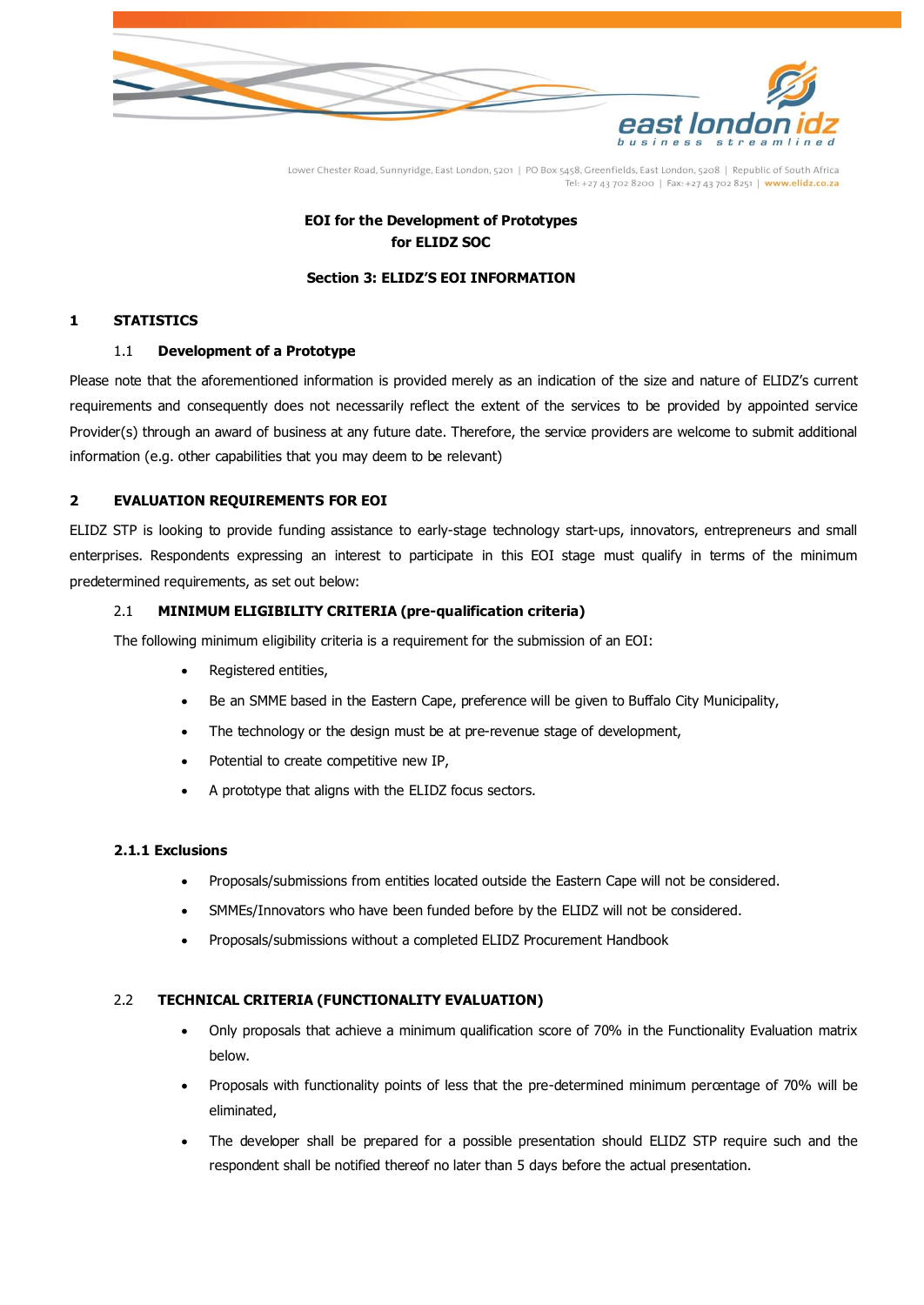

# <span id="page-10-0"></span>**3 TECHNICAL CRITERIA**

# • FUNCTIONALITY EVALUATION MATRIX

| <b>EVALUATION CRITERIA</b>                                                                                                                                                                               | <b>POINTS</b>  | <b>Returnable Documents</b>                                                                                                                                                                              |
|----------------------------------------------------------------------------------------------------------------------------------------------------------------------------------------------------------|----------------|----------------------------------------------------------------------------------------------------------------------------------------------------------------------------------------------------------|
| Locality                                                                                                                                                                                                 | 15             | Proof of address                                                                                                                                                                                         |
| SMMEs/Innovators located in the<br><b>BCMM</b>                                                                                                                                                           | 15             |                                                                                                                                                                                                          |
| SMMEs/Innovators located in the<br><b>Eastern Cape</b>                                                                                                                                                   | 10             |                                                                                                                                                                                                          |
| <b>Potential and Stage of Innovation</b>                                                                                                                                                                 | 35             | IP Certificate, Drawings to scale, prototype ready                                                                                                                                                       |
| Patentable Technology,<br>Innovation<br>drawings are ready for prototyping<br>within STP existing resources with<br>potential to generate new benefits<br>through the application of this<br>Innovation. | 35             | Provisional IP Certificate and Drawings to scale                                                                                                                                                         |
| Draft drawings to scale, read for<br>generating prototype.                                                                                                                                               | 30             | Draft drawings to scale                                                                                                                                                                                  |
| Drafted idea, no theoretical testing                                                                                                                                                                     | 15             | Draft ideas                                                                                                                                                                                              |
|                                                                                                                                                                                                          |                |                                                                                                                                                                                                          |
| Value of the Innovation                                                                                                                                                                                  | 30             | Market research showing product/service marketability<br>and<br>applicability                                                                                                                            |
| Market<br>showing<br>research<br>product/service marketability<br>and<br>applicability across South Africa                                                                                               | 30             | Market research documents                                                                                                                                                                                |
| Market<br>research<br>showing<br>product/service marketability<br>and<br>applicability in the Eastern Cape                                                                                               | 20             | Market research documents                                                                                                                                                                                |
| Market<br>research<br>showing<br>product/service marketability<br>and<br>applicability in the East London                                                                                                | 10             | Market research documents                                                                                                                                                                                |
| <b>Experience Level of Team</b>                                                                                                                                                                          | 25             | CV's of the Member/s allocated to the Prototype Development<br>project (at least 2 CV's to contain a cover letter summarising the<br>previous/current similar work in Products or services development). |
| Project Lead > 5 years                                                                                                                                                                                   | 25             |                                                                                                                                                                                                          |
| Above 3 years < 5 years                                                                                                                                                                                  | 10             |                                                                                                                                                                                                          |
| Below 3 years                                                                                                                                                                                            | 5              |                                                                                                                                                                                                          |
| Above 1 years < 3 years                                                                                                                                                                                  | 5              |                                                                                                                                                                                                          |
| Below 1 years                                                                                                                                                                                            | $\overline{2}$ |                                                                                                                                                                                                          |
| <b>Total Score</b>                                                                                                                                                                                       | 100            |                                                                                                                                                                                                          |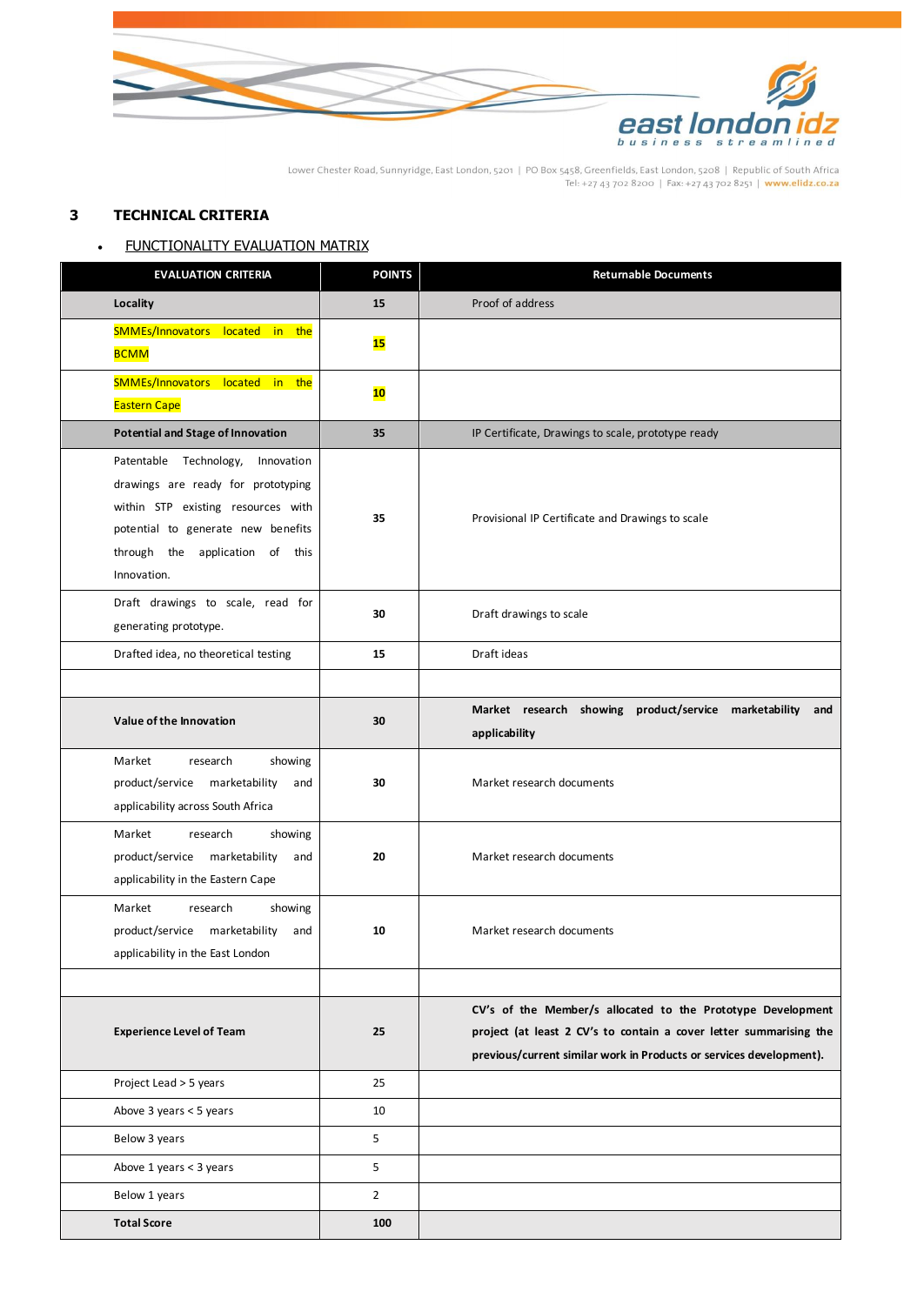

Respondents are required to indicate their existing technical capability by ticking the applicable box in the table below:

## <span id="page-11-0"></span>**4 VALUATION METHODOLOGY AND CRITERIA**

During this EOI process, the ELIDZ intends utilising the following methodology and criteria in selecting a preferred Supplier(s). Please note that the criteria and/or weightings listed in the various stages below may change at RFP stage.



NB: The EOI process will end at Stage 4. Evaluation of the various stages will normally take place in a sequential manner. However, in order to expedite the process, ELIDZ reserves the right to conduct the different stages of the evaluation process in parallel. In such instances, the evaluation of bidders at any given stage must therefore not be interpreted to mean that respondents have necessarily passed any previous stage(s).

#### 4.1 **SUMMARY OF PROPOSED EOI EVALUATION THRESHOLD AND WEIGHTINGS**

| <b>EVALUATION CRITERIA</b>          | <b>MINIMUM THRESHOLD [%]</b> |  |
|-------------------------------------|------------------------------|--|
| Technical / functionality threshold | 70%                          |  |

| <b>EVALUATION CRITERIA</b> | <b>FINAL WEIGHTED SCORES</b> |  |
|----------------------------|------------------------------|--|
| Technical / functionality  | 100                          |  |
| <b>TOTAL SCORE:</b>        | 100                          |  |

Note: ELIDZ will reserve the right to conduct post-tender negotiations with the preferred Respondent(s) during RFP stage.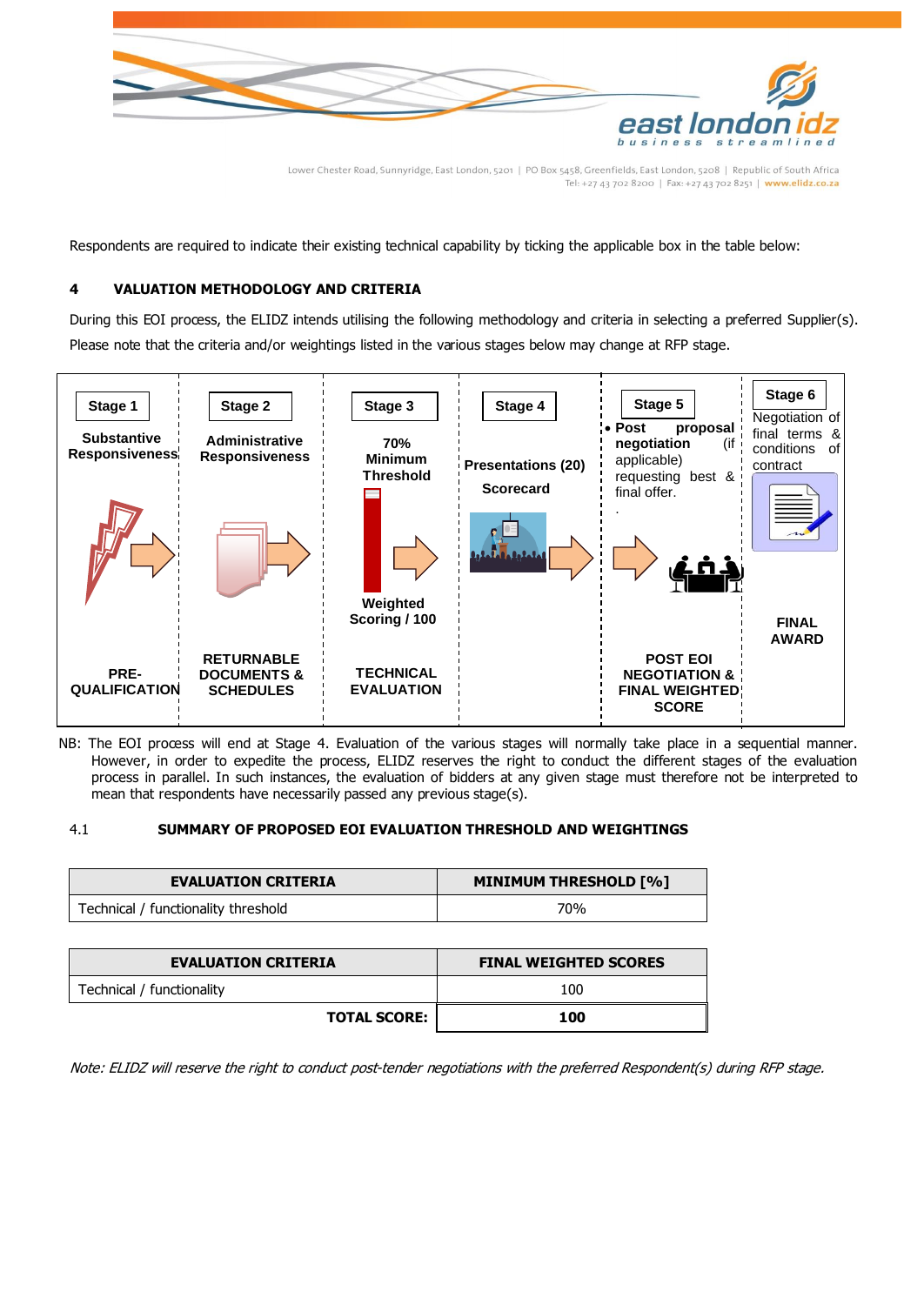

# 4.2 **PRESENTATIONS AND ADJUDICATION REQUIREMENTS FOR FINAL CONSIDERATION**

The Innovation Adjudication Committee shall ensure all Intellectual Property requirements are met by the submitting SMMEs.

#### **The Presentation will be evaluated as follows:**

## <span id="page-12-0"></span>**EVALUATION**

## **Rating 1 – 5**

#### **1 – Poor, 2 - Fair, 3 – Good, 4 – Very Good, 5 – Excellent.**

| <b>EVALUATION CRITERIA</b>                                                                                                                  | <b>POINTS</b>  | <b>POINTS</b> | <b>COMMENTS</b> |
|---------------------------------------------------------------------------------------------------------------------------------------------|----------------|---------------|-----------------|
| <b>Team</b>                                                                                                                                 | 5              |               |                 |
| of<br><b>Skills</b><br>members,<br>knowledge<br>the<br>of<br>the<br>team<br>industry/technology/experience? Are they capable of delivering? |                |               |                 |
|                                                                                                                                             |                |               |                 |
| <b>Market</b>                                                                                                                               | 5 <sup>1</sup> |               |                 |
| Need - What is the problem that your technology is trying to address?                                                                       |                |               |                 |
| How big/urgent is the problem to the customer? What other<br>alternative exist to solve the problem? Market size in terms of Rands?         |                |               |                 |
|                                                                                                                                             |                |               |                 |
| <b>Innovation Concept</b>                                                                                                                   | 5              |               |                 |
| Technology - What is the solution to the problem/ service offering?                                                                         |                |               |                 |
| How does your technology work? What makes it better compared to<br>what might exist in the market?                                          |                |               |                 |
| What stage is your technology TRL?                                                                                                          |                |               |                 |
|                                                                                                                                             |                |               |                 |
| <b>Intellectual Property and Budget</b>                                                                                                     | 5              |               |                 |
| Nature of IP (patent or trademark), ownership and registration status                                                                       |                |               |                 |
| (is it protected)?                                                                                                                          |                |               |                 |
| Feasibility of the budget - does the budget seem realistic?                                                                                 |                |               |                 |
|                                                                                                                                             |                |               |                 |
| <b>Total Score</b>                                                                                                                          | 20             |               |                 |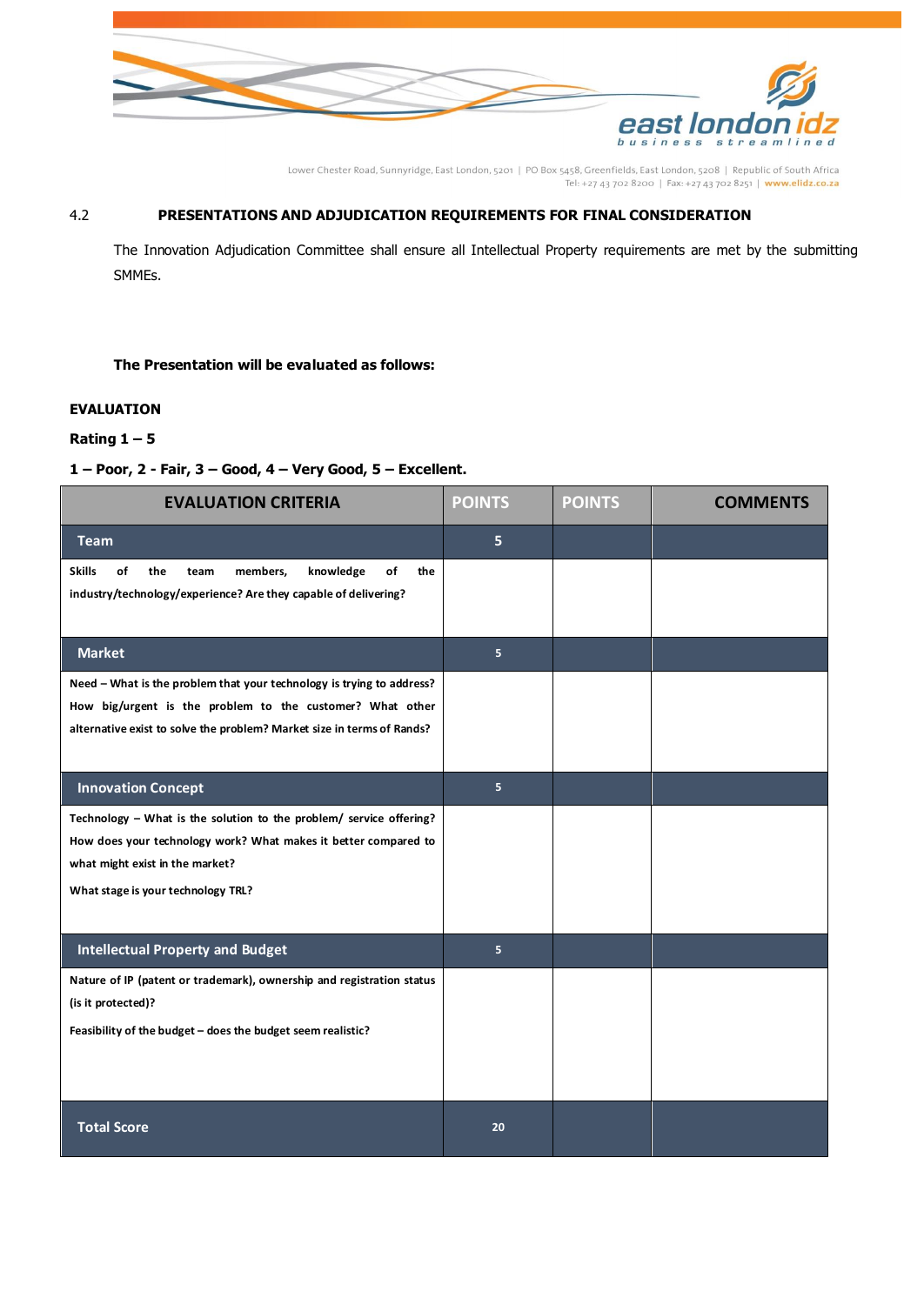

# **EOI for the Development of Prototypes for ELIDZ SOC Ltd operating as East London Industrial Development Zone**

# **Section 4: EXPRESSION OF INTEREST APPLICATION FORM**

# <span id="page-13-0"></span>**1 APPLICANT DETAILS**

| <b>PROJECT TITLE:</b>         |  |
|-------------------------------|--|
| <b>NAME OF APPLICANT:</b>     |  |
| <b>CITY/TOWN (Applicants</b>  |  |
| Residence):                   |  |
| <b>COUNTRY OF BIRTH:</b>      |  |
| <b>EMAIL ADDRESS:</b>         |  |
| <b>TELEPHONE NUMBER (Land</b> |  |
| Line):                        |  |
| <b>MOBILE PHONE NUMBER:</b>   |  |

# **2 COMPANY DETAILS**

| <b>COMPANY NAME:</b>                       |            |  |           |
|--------------------------------------------|------------|--|-----------|
| <b>COMPANY ADDRESS:</b>                    |            |  |           |
| <b>EMAIL ADDRESS:</b>                      |            |  |           |
| <b>COMPANY REGISTRATION NUMBER:</b>        |            |  |           |
| TELEPHONE NUMBER (Land Line):              |            |  |           |
| <b>MOBILE PHONE NUMBER:</b>                |            |  |           |
| TURNOVER IN THE LAST FINANCIAL             |            |  |           |
| YEAR:                                      |            |  |           |
| DOES YOUR PROJECT REQUIRE FUNDING          | <b>YES</b> |  | <b>NO</b> |
| TO PROGRESS TO THE NEXT PHASE?             |            |  |           |
| <b>BEE STATUS:</b>                         |            |  |           |
| <b>BRIEF DESCRIPTION OF CORE BUSINESS:</b> |            |  |           |
|                                            |            |  |           |
|                                            |            |  |           |
|                                            |            |  |           |
|                                            |            |  |           |
|                                            |            |  |           |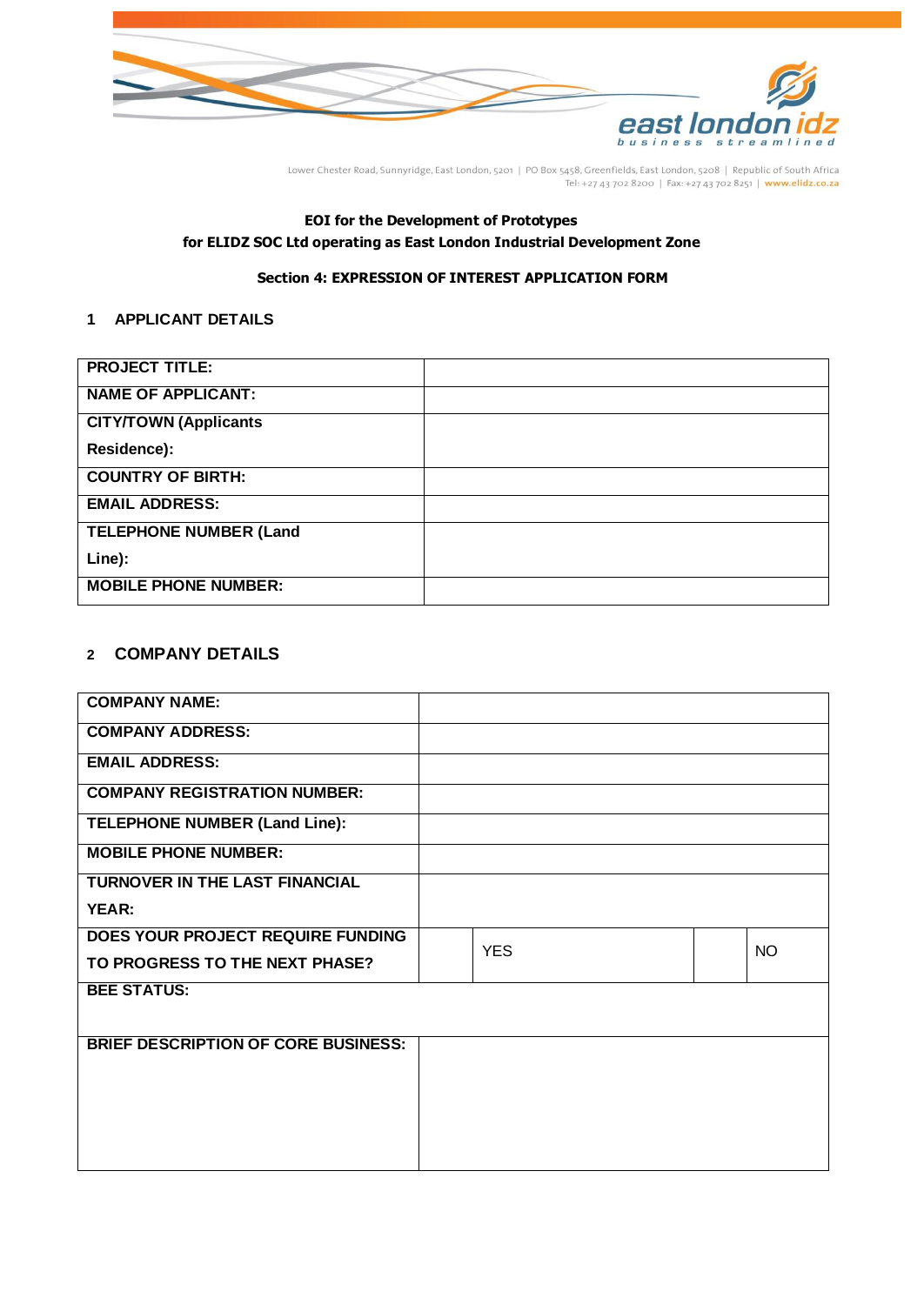# **3 STRATEGIC ALIGNMENT**

**3.1** Select sector/s to which your project contributes:

| Automotive                              | Renewable Energy             |
|-----------------------------------------|------------------------------|
| ICT                                     | <b>General Manufacturing</b> |
| Aquaculture                             | Other                        |
| Agro-Processing (Incl. Pharmaceuticals) |                              |

**3.2** Does your project require funding? Identify the activity/ies for which funding is sought:



## **4 PROJECT INFORMATION**

# **4.1 Project Description**



# **4.2 Problem Statement or Market Need and Solution**

*State the problem that you are addressing and discuss the market need that you are addressing?*

Describe the technology (product/process/service) that either has or still to be developed as a solution to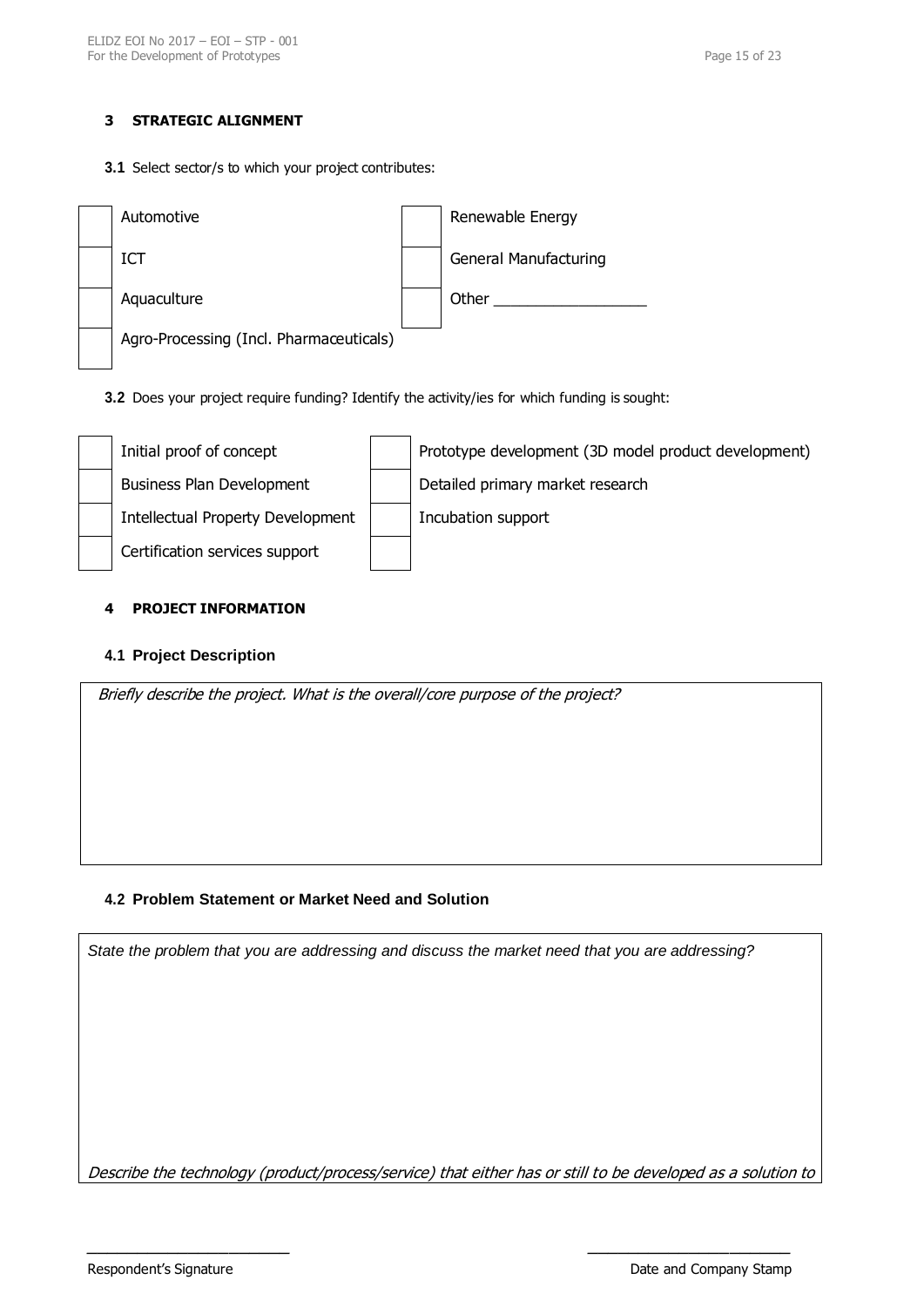the identified problem/market need.

At what stage of development is you project (e.g. idea, prototype)?

Attach a brief summary of preliminary results and pictures of prototypes where applicable.

In the event that you have undertaken some analysis of competing solutions to the stated problem, provide a list of competitors with the same or similar offering to yours.

Explain how your solution may be better than similar offerings. List the differentiating innovative features.

Detail the geographical scope of your innovative project. Is your project an innovative concept to the Province, country or internationally?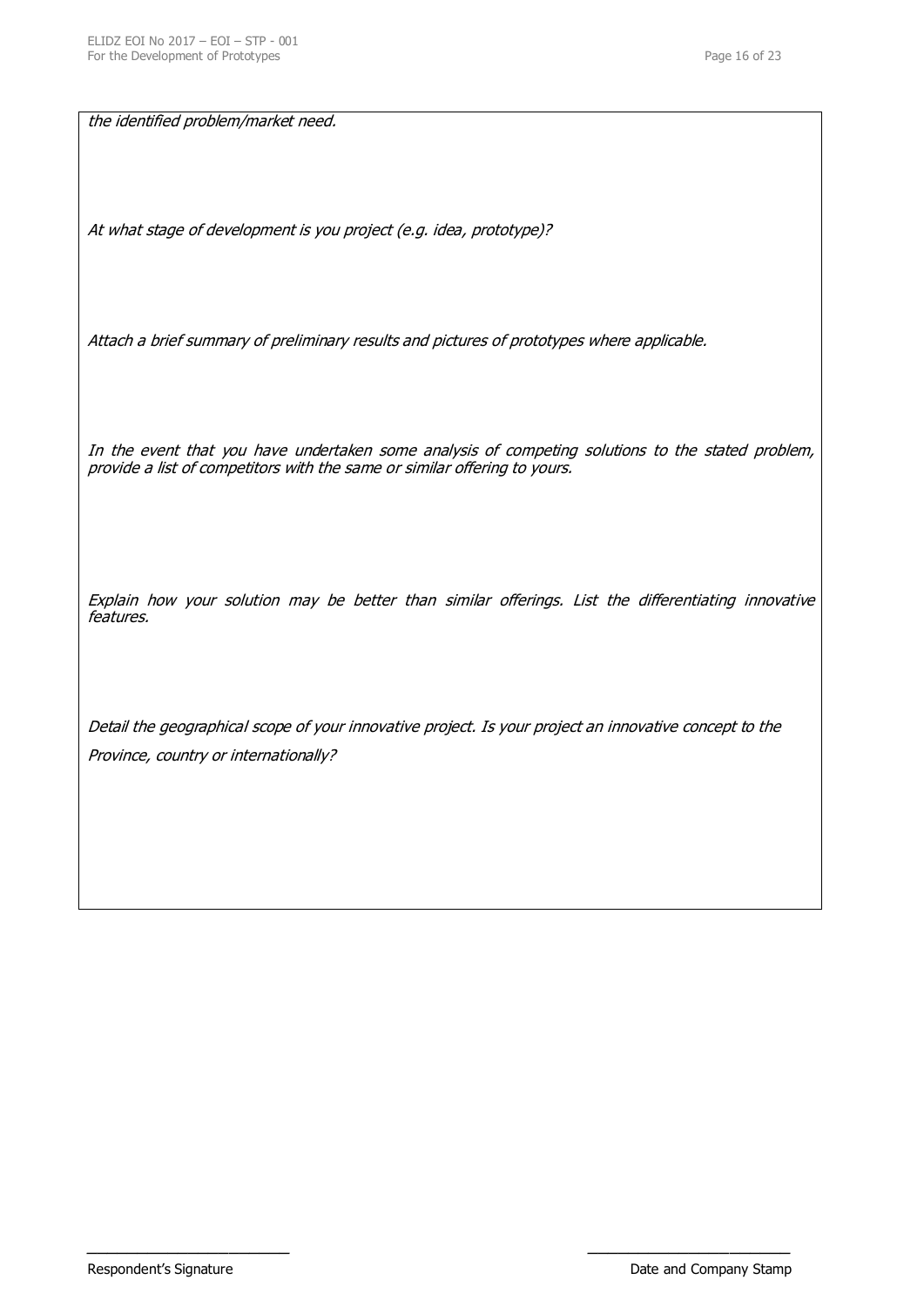#### **4.3 Intellectual Property**

| Do you have patents or other IP protection in place that pertains to the project? If so, who owns the IP and     |
|------------------------------------------------------------------------------------------------------------------|
| what does the patent/IP protection cover? (Attach Proof).                                                        |
|                                                                                                                  |
|                                                                                                                  |
|                                                                                                                  |
|                                                                                                                  |
|                                                                                                                  |
| How will the IP be used in this project? If the applicant does not own the IP, provide permission to use the IP. |
|                                                                                                                  |
|                                                                                                                  |
|                                                                                                                  |
| Briefly describe potential IP that is likely to be developed in this project.                                    |
|                                                                                                                  |
|                                                                                                                  |
|                                                                                                                  |
|                                                                                                                  |
|                                                                                                                  |
|                                                                                                                  |
| What do you see as the most difficult aspect for competitors to copy in your offering?                           |
|                                                                                                                  |
|                                                                                                                  |

## **4.4 Project Plan**

(Activities should bring you closer to achieving your goals and could entail a combination of technical and business development activities).

What is the applicant going to commit to the execution of the project and reaching the planned deliverables?

How has your project been funded? Provide information on prior funding received for this project (funder's name, amount received, amount expended, and aspect of project funded).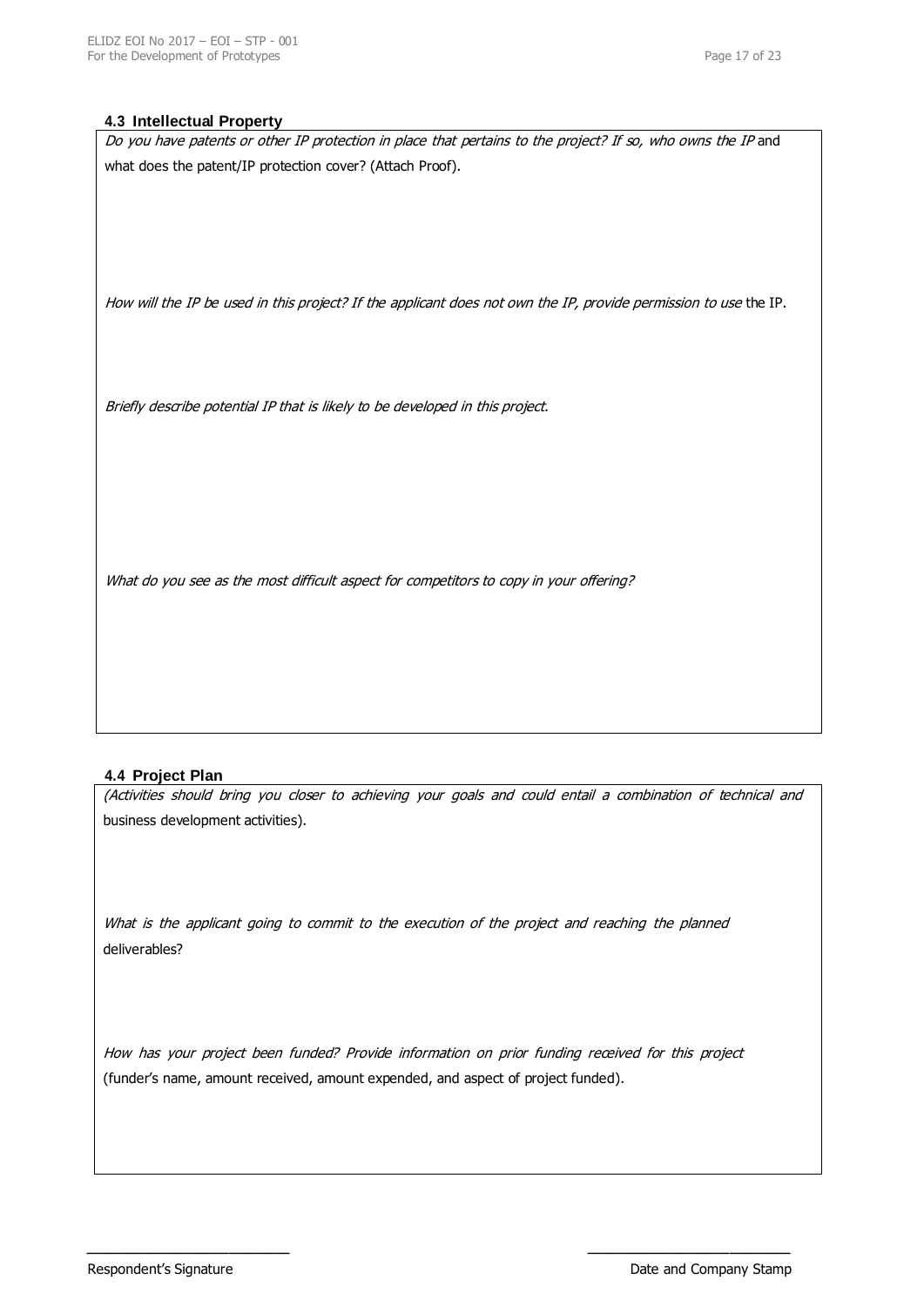Have you recently approached other potential business partners/funders for financial support? Please provide details of responses.

If so, what is the status of your application? Please attach a brief summary on work already conducted on this project.

# **4.5 Commercialisation**

What further activities (beyond the activities listed in section 4.4. would be required before commercialising your Innovation?

Briefly describe your intended commercialisation strategy.

How do you plan to get your offering to the market e.g. Do you plan to license the innovation to another company or manufacture and sell yourself?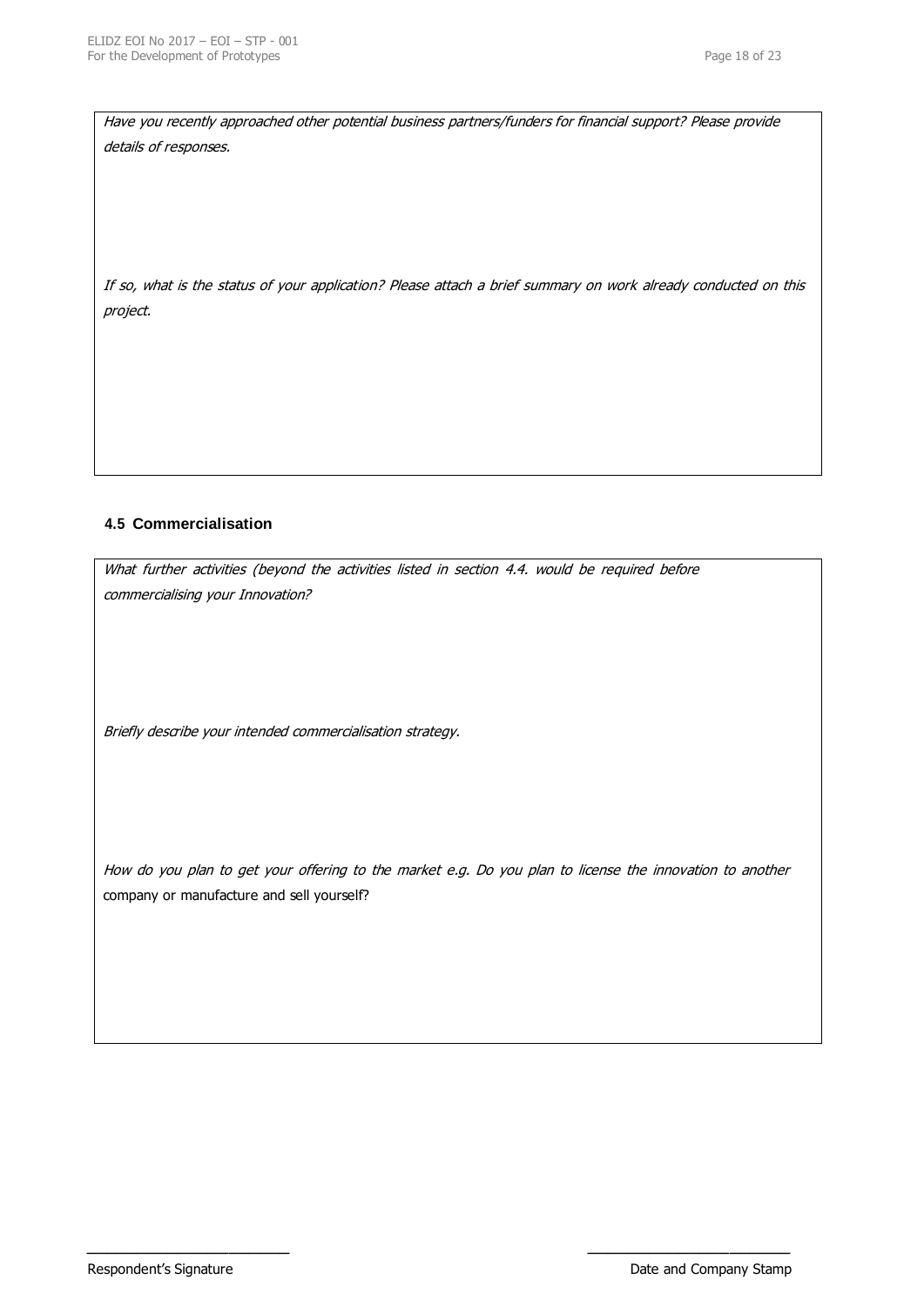# **4.6 Project Risks**

List any technical and/or commercial risks pertaining to the project and state how these risks will be mitigated.

# **5 TEAM**

List the key members of the team involved in the project (Names and Surname with ID No's and copies)

Provide their qualifying attributes and years of experience in that particular field (Attach profiles of team members).

If part of a consortium, list external partners and role/contribution to project (Attach applicable proof of Memorandums of Agreement/Understanding)

 $\blacksquare$ 

## **1 PROJECT INFORMATION**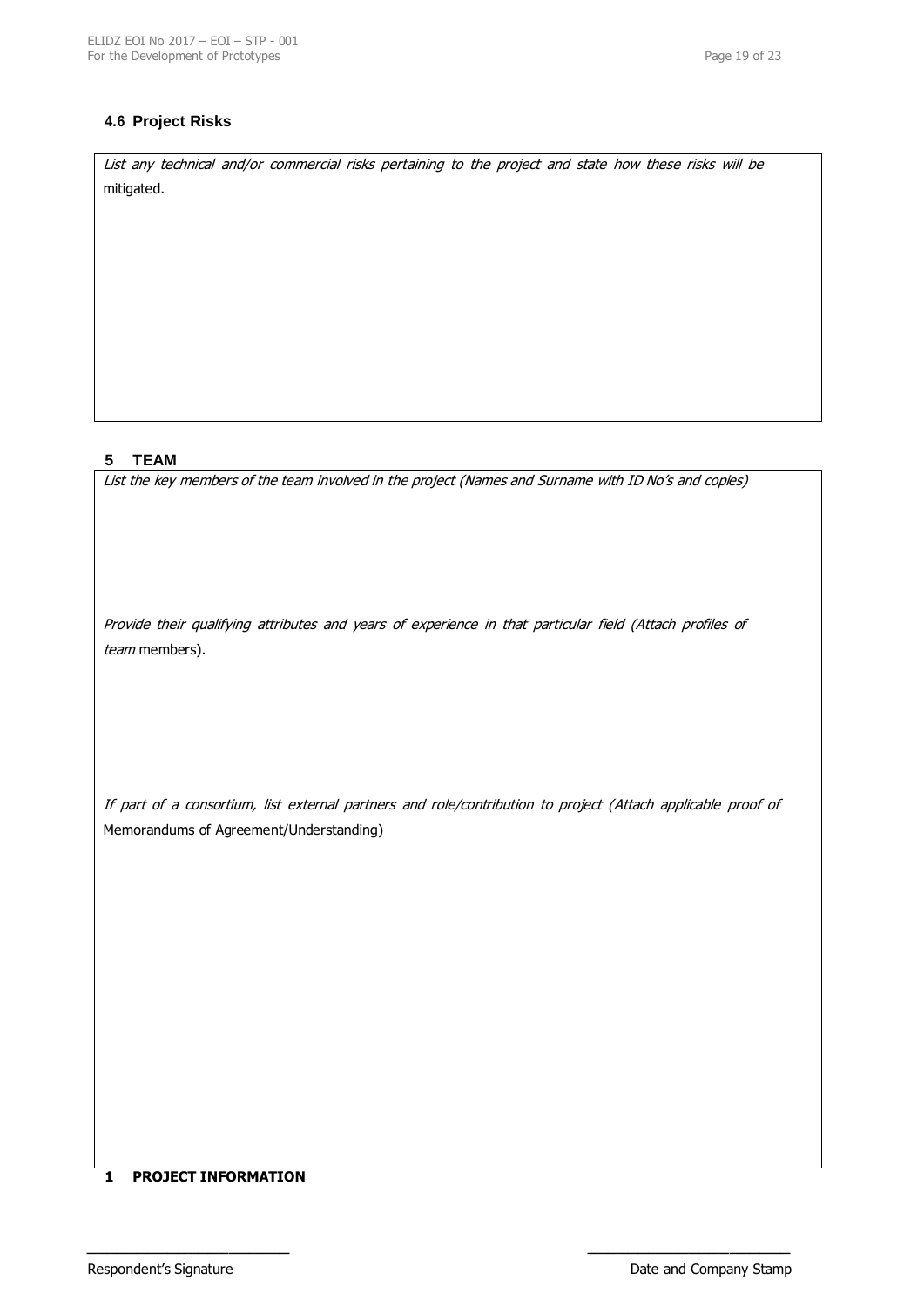## **6 CONFIDENTIALITY**

#### **6.1. POPIA**

By submitting this tender, the bidder hereby consents to providing the ELIDZ with personal information as provided in the Protection of Personal Information Act 2013 (POPIA).

#### **The ELIDZ undertakes to:**

- i. It will take all reasonable steps and precautions to preserve the integrity of bidders Personal Information and to prevent any corruption or loss of such data.
- ii. It will not do any of the following: copy, compile, collect, collate, process, store, transfer, alter, delete, interfere with or in any other manner use the bidders Personal Information as described in the Act for any purpose other than with the express prior written consent of the bidder.
- iii. Utilize the personal information provided for the purposes of assessment of the tender submitted by the bidder and contracting with the successful bidder as the case may be.
- iv. It will immediately inform the bidder in writing if any Personal Information relating to it has been compromised. The ELIDZ undertakes to immediately inform the bidder in writing as to how it will manage such compromise and what steps will be taken to rectify the situation.
- v. Due and reasonable care of the bidder's personal information and not to share the said personal information with any third party unless you have authorised such disclosure or the release of such information is required by law.
- vi. At all times strictly comply with its obligations under Data Protection Legislation.
- vii. Subject to legislative, regulatory, contractual and other legitimate conditions, the respective bidder has certain rights in terms of how their information is processed. The bidder can request access to information or guidance on how to lodge a complaint from or direct a request to exercise afforded rights to the ELIDZ Information Officer, or his/her deputy/ies, or the Information Regulator.
- viii. It will maintain guidelines, policies or procedures for the retention or destruction of data and will retain it only as long as necessary for the identified purposes or to meet legal requirements or policies.
- ix. It shall implement and maintain, at its cost and expense, appropriate, reasonable, technical and organisational measures to prevent loss of, damage to or unauthorised destruction of Personal Information and unlawful access to or Processing of Personal Information.

The ELIDZ shall not incur any liability for costs, loss or damage arising from the use of inaccurate or incomplete data provided by or on behalf of the bidder.

All information related to a subsequent contract, both during and after completion, is to be treated with strict confidence. Should the need however arise to divulge any information gleaned from provision of the Services, which is either directly or indirectly related to ELIDZ's business, written approval to divulge such information must be obtained from ELIDZ.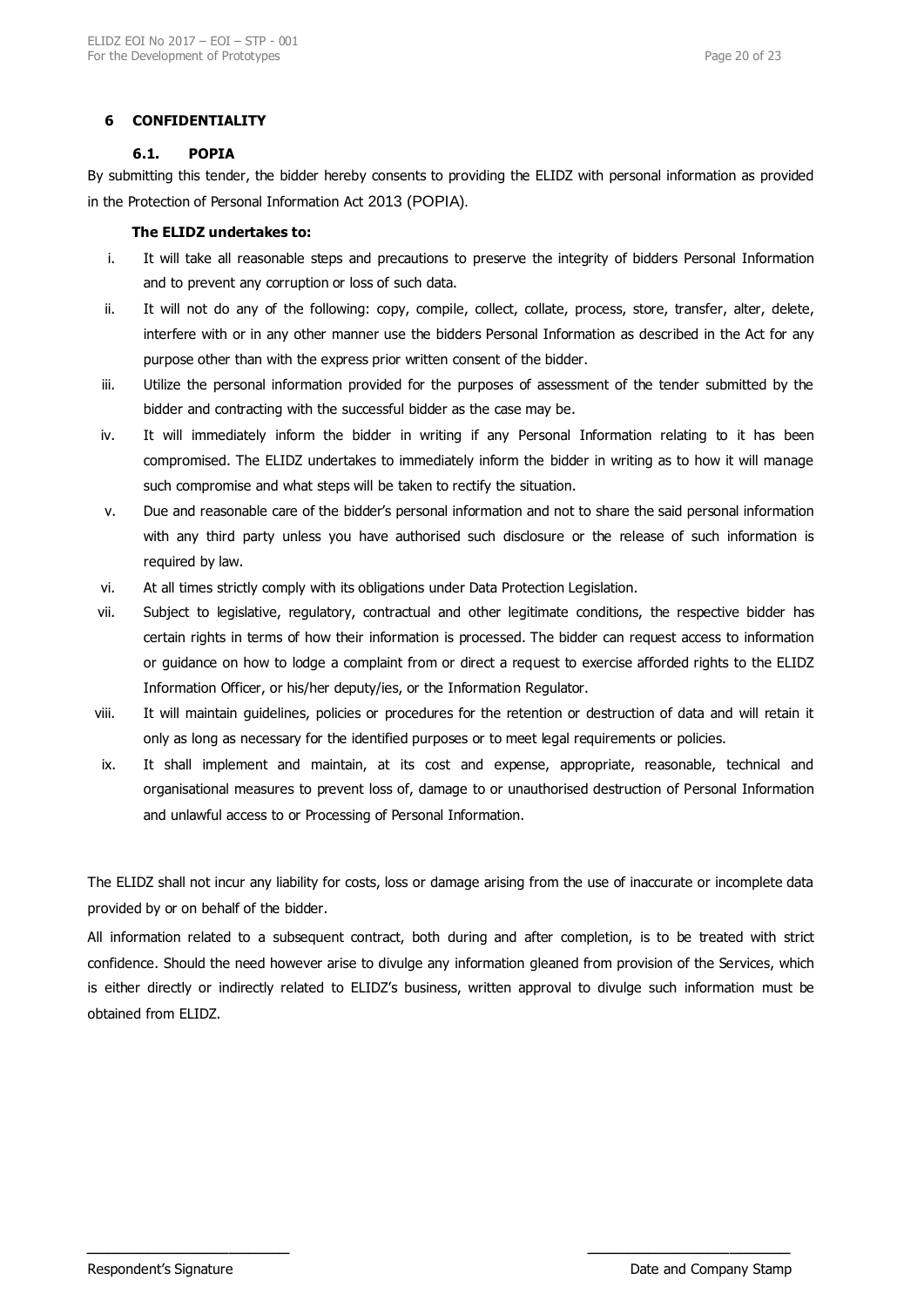# **6.2. RETURNABLE DOCUMENTS**

a) Respondents must submit with their responses to this EOI, **as a minimum requirement**, all the returnable documents indicated below with a [ $\sqrt{j}$ . All Sections must be signed and dated by the Respondent.

| <b>Minimum Requirements - Returnable Documents</b>                                        | <b>Submitted</b><br>$\lceil \sqrt{1} \rceil$ |
|-------------------------------------------------------------------------------------------|----------------------------------------------|
| SECTION 1: EOI Scope of Requirements                                                      |                                              |
| Valid Tax Clearance certificate: Personal (pre corporate company and /or<br>business)     |                                              |
| SECTION 2:                                                                                |                                              |
| Company Registration documents<br>$\bullet$                                               |                                              |
| Declaration of the Innovation's stage of development                                      |                                              |
| Latest Company Audited Financial Statements or DTI Affidavit indicating turnover          |                                              |
| and BBBEE Level. Preference to be given to SMMEs with the lowest turnover                 |                                              |
| Innovation product drawings<br>$\bullet$                                                  |                                              |
| <b>ELIDZ Procurement Handbook</b>                                                         |                                              |
| SECTION 3: ELIDZ's EOI Information                                                        |                                              |
| Documents as proof of relevant Industry experience for at least 2 members<br>$\bullet$    |                                              |
| SECTION 4: Expression of Interest                                                         |                                              |
| IP Certificate or Provisional IP Certificate<br>$\bullet$                                 |                                              |
| In case of a joint venture, a copy of the joint venture agreement or written confirmation |                                              |
| of the intention to enter into a joint venture agreement.                                 |                                              |
| Valid and original (or a certified copy) of proof of Respondent's compliance to B-BBEE    |                                              |
| requirements stipulated in Section 8 of this RFP                                          |                                              |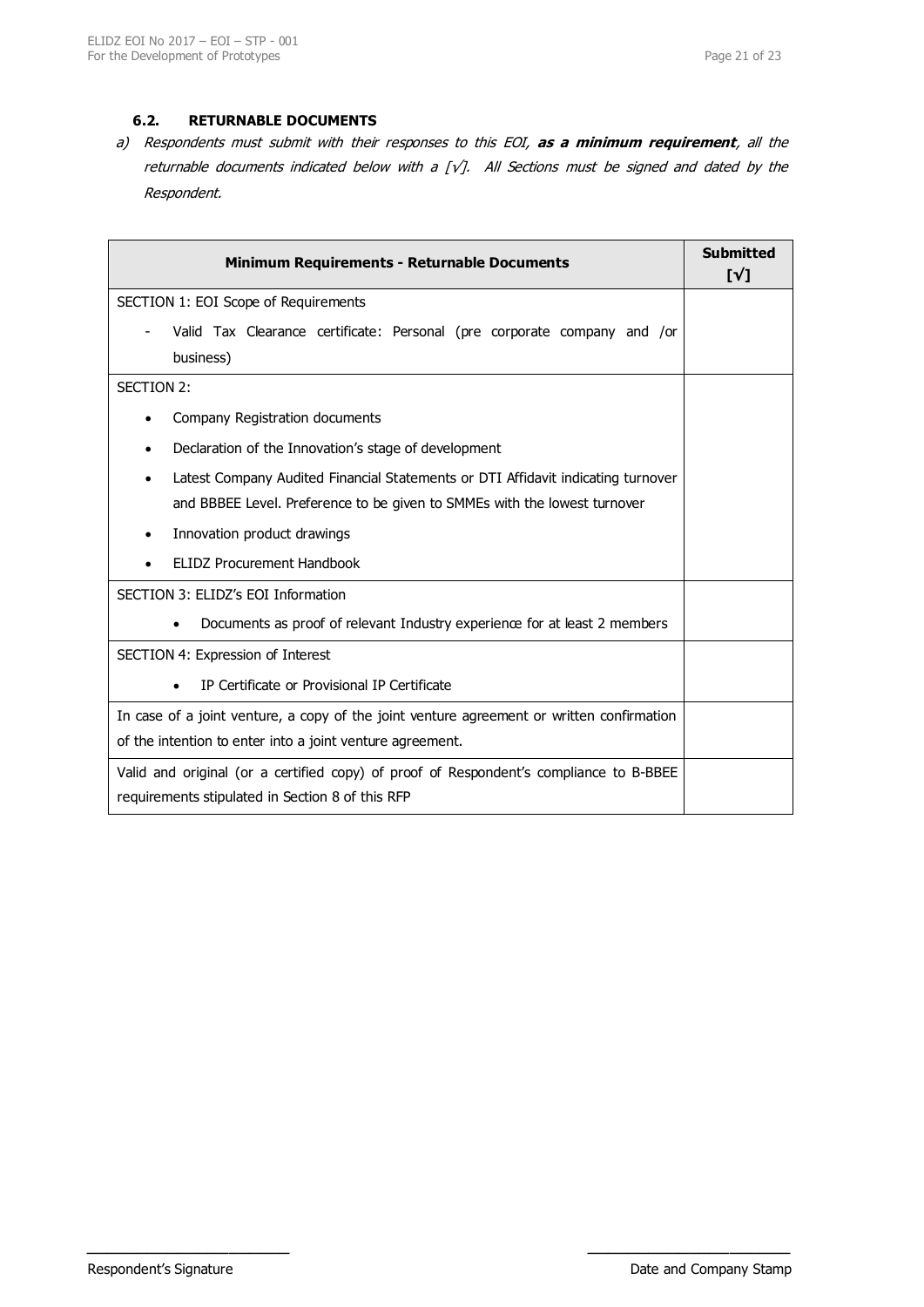| Description (List technical Capability below)                                                         | Yes | No |
|-------------------------------------------------------------------------------------------------------|-----|----|
| Potential of the Innovation (Drawings/Sketches)                                                       |     |    |
| Value of the Innovation (Market Research)                                                             |     |    |
| Experience Level of the Team (CV's of Members allocated to<br>the project with verifiable references) |     |    |
| Stage of the Prototype (IP Certificate, Drawings/sketches)                                            |     |    |

Note: The extent to which you are able to provide all or any of the Technical Criteria indicated above will not necessarily penalise you from further participation in an RFP process. Responses to this EOI will permit ELIDZ to consider and formulate various options in terms of the proposed allocation of its supply requirements and/or allied Services.

## b) **Essential Returnable Documents**

In addition to the requirements of section (a) above, Respondents are further required to submit with their Proposals the following **essential Returnable Documents** as detailed below.

### **Essential Returnable Documents required for evaluation purposes:**

Failure to provide all essential Returnable Documents used for purposes of scoring a bid, by the closing date and time of this bid will not result in a Respondent's disqualification. However, Bidders will receive an automatic score of zero for the applicable evaluation criterion. Bidders are therefore urged to ensure that all these documents are returned with their Proposals.

Please confirm submission of these essential Returnable Documents by indicating Yes or No in the table below:

| ESSENTIAL RETURNABLE DOCUMENTS USED FOR<br><b>SCORING</b>                                             | Yes | No |
|-------------------------------------------------------------------------------------------------------|-----|----|
| Potential of the Innovation (Drawings/Sketches)                                                       |     |    |
| Value of the Innovation (Market Research)                                                             |     |    |
| Experience Level of the Team (CV's of Members allocated to<br>the project with verifiable references) |     |    |
| Stage of the Prototype (IP Certificate, Drawings/sketches)                                            |     |    |